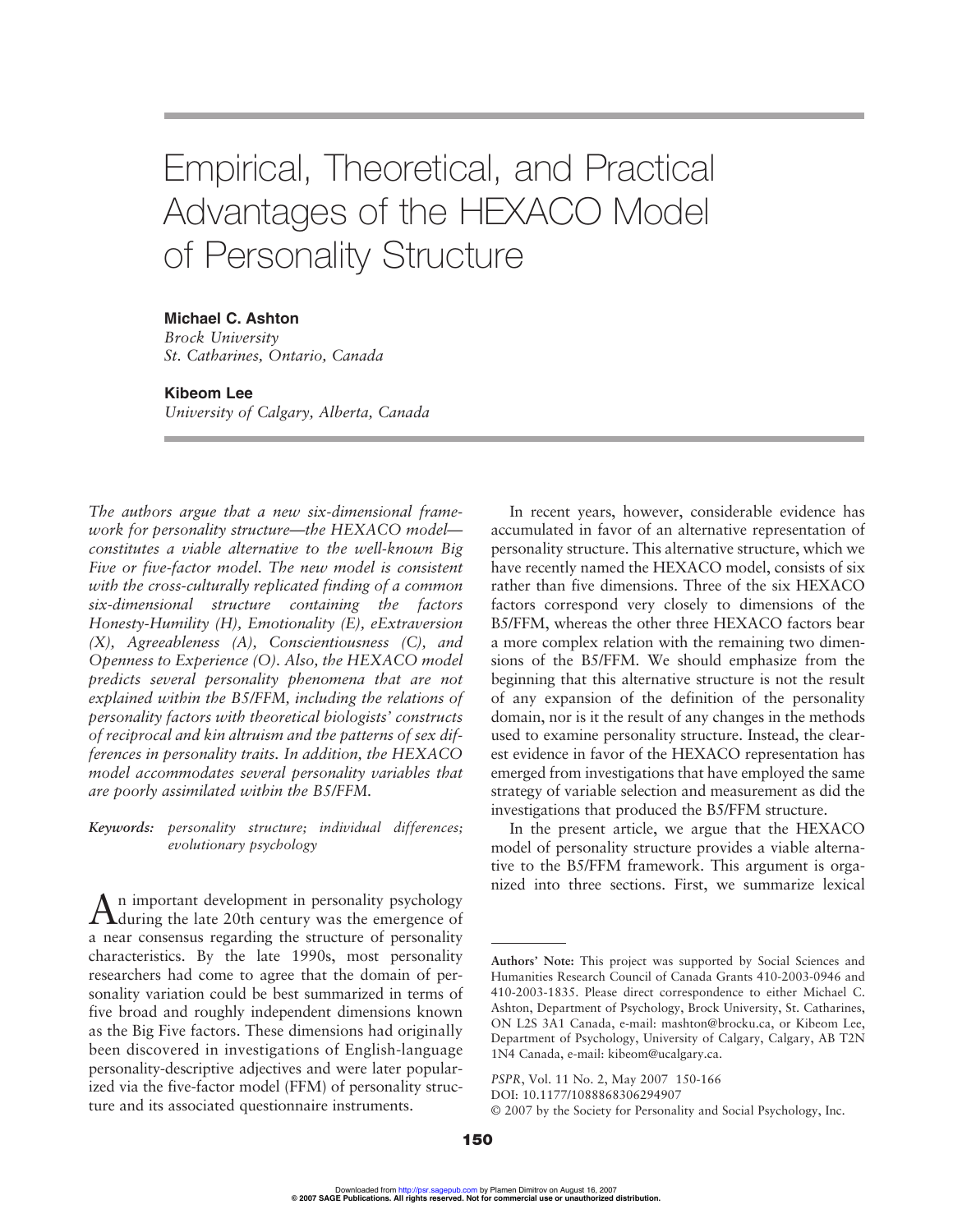studies of personality structure as conducted in various languages and cultures, showing that those investigations consistently yield a structure containing not just five but six factors and that those factors correspond to those of the HEXACO model. Second, we discuss the theoretical interpretability of the HEXACO and B5/FFM structures, noting that the HEXACO model predicts several personality phenomena that are unexplained by the B5/FFM. Third, we review evidence indicating that the HEXACO model accommodates several important personality constructs that are largely beyond the space of the B5/FFM.

## **EMPIRICAL INVESTIGATIONS OF PERSONALITY STRUCTURE: LEXICAL STUDIES IN VARIOUS LANGUAGES**

The problem of identifying the major dimensions of personality is most directly addressed with the use of the statistical technique of factor analysis. However, in order for factor analysis to produce a faithful rendering of personality structure, it is necessary to analyze variable sets that are representative of the personality domain. The method by which researchers have obtained such variable sets is that of the lexical strategy, whereby the familiar personality-descriptive words (generally adjectives) of a language are selected for the purpose of obtaining selfratings or peer ratings that can then be factor analyzed. The lexical approach has the important strength that the selected variables are known to represent the full array of subjectively important personality characteristics, as observed and described by generations of people within a given language community. This approach, therefore, avoids the problem of researcher biases in the selection of personality variables (see Ashton & Lee, 2005a, for responses to various criticisms of the lexical approach).

# Early Lexical Studies in English: The Emergence of the Big Five

Investigations of personality structure based on the lexical approach were first conducted in the English language. In those early studies (e.g., Cattell, 1947), limitations on computing capacity forced researchers to use rather small variable sets, representing only a small fraction of the English personality lexicon. Nevertheless, these investigations consistently produced a common set of five factors (see Norman, 1963; Tupes & Christal, 1961, 1992) that have collectively been named the Big Five (Goldberg, 1981). These dimensions are generally known as Extraversion (e.g., *talkative, outgoing* vs. *quiet, shy*), Agreeableness (e.g., *gentle, sympathetic* vs. *harsh, cold-hearted*), Conscientiousness (e.g., *organized, disciplined* vs. *sloppy, lazy*), Emotional Stability (e.g., *relaxed* vs. *moody, anxious*), and Intellect/Imagination (e.g., *intellectual, imaginative* vs. *shallow*).

Although the Big Five factors were derived from lexical research, those dimensions have been operationalized and popularized via personality questionnaires, particularly the NEO Personality Inventory–Revised and the NEO Five-Factor Inventory (NEO-PI-R and NEO-FFI; Costa & McCrae, 1992). These instruments assess the dimensions of the FFM, which conceptualizes the five factors in ways that depart slightly from their original Big Five identities but remains very similar overall to the Big Five structure. (One noteworthy departure is that the FFM Openness to Experience factor excludes characteristics that describe intellectual ability, whereas those characteristics are included within the corresponding Big Five factor of Intellect/Imagination.) As a historical note, it is worth remembering that the FFM owes its origins to lexical studies of personality structure (see McCrae, 1989). Three of the five dimensions—Neuroticism (i.e., low Emotional Stability), Extraversion, and Openness to Experience—were identified in analyses of Cattell's personality scales, which had in turn been derived from Cattell's (1947) earlier lexical research. The other two dimensions—Agreeableness and Conscientiousness were added in response to more recent findings in English-language lexical studies of personality structure (e.g., Digman & Takemoto-Chock, 1981).

During the past decade, the factor structure of the NEO-PI-R has been examined in countries throughout the world, with largely consistent results: Given appropriate rotation of factor axes, the five-factor solution generally corresponds closely to that obtained in samples from the United States. This result supports the validity of the NEO-PI-R as an operationalization of the B5/FFM, but contrary to some suggestions (e.g., McCrae & Costa, 1997, 2003), it does not provide independent evidence that the B5/FFM is the optimal cross-culturally replicated representation of personality structure. To obtain such evidence, it would be necessary to use variable sets that are indigenous to the cultures in question (rather than imported from the culture of the model's developers) and representative of the personality domain (rather than selected as markers of a specified set of factor axes).

Given that the B5/FFM is intended to represent the optimal structural model of personality variation, one would not expect any structure containing more than five factors to be recovered widely from analyses of personality variable sets that do satisfy the above requirements of being culturally indigenous and of being representative of the personality domain. In fact, a central feature of the FFM has been the claim that there exist five and only five factors of personality, a point that is viewed as "an empirical fact, like the fact that there are seven continents or eight American presidents from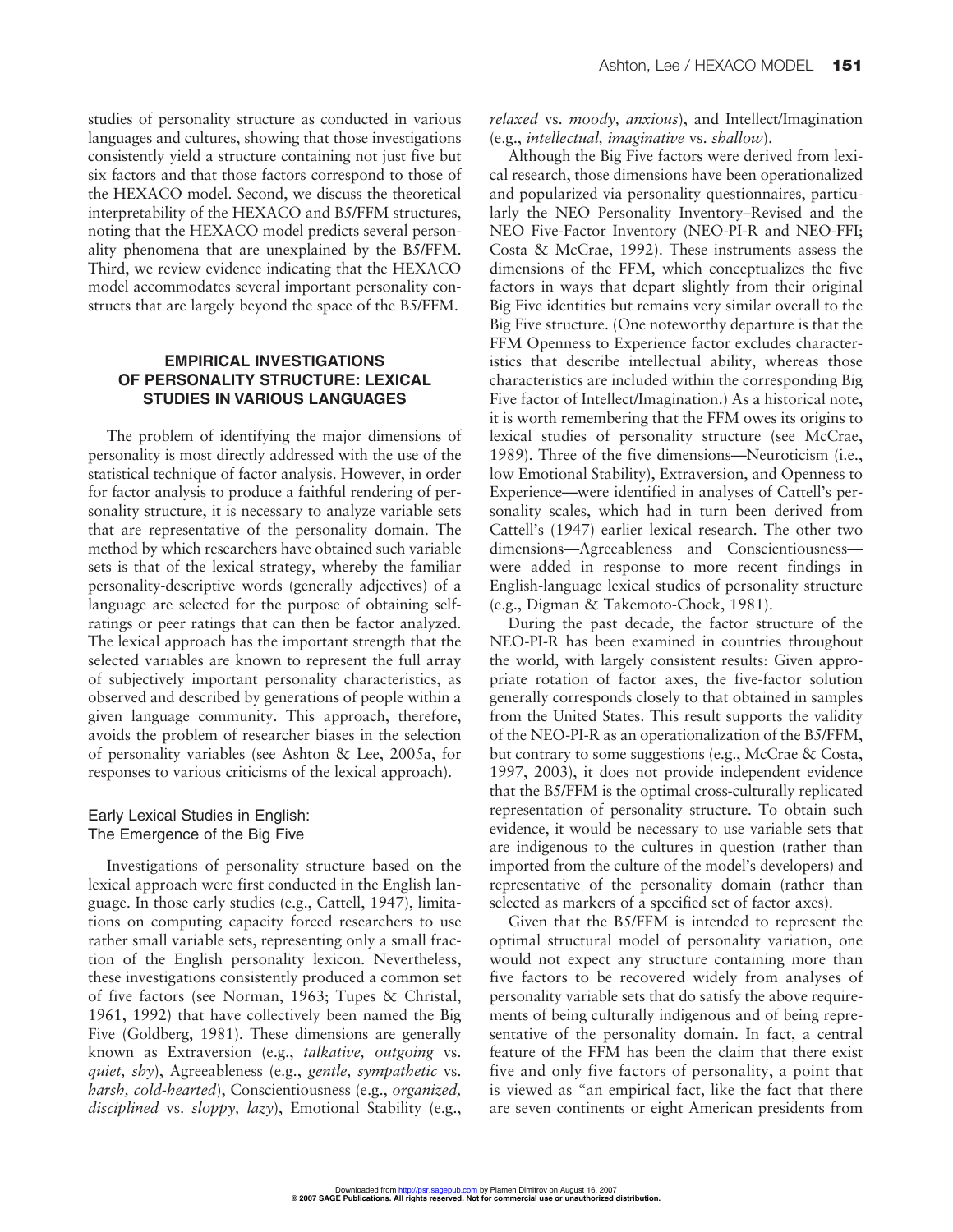Virginia" (McCrae & John, 1992, p. 194). Moreover, the results of some investigations of personality structure based on the English personality lexicon do indeed suggest that only five personality factors can be replicated (e.g., Goldberg, 1990; Saucier & Goldberg, 1996). Thus, from the perspective of the B5/FFM, the predicted result of investigations of personality structure is that the familiar five factors—but no more than five factors should be replicated when the personality lexicons of various languages are analyzed.

## Recent Lexical Studies in Many Languages: Emergence of the Six-Factor Structure

In recent years, lexical studies of personality structure have been undertaken in a variety of languages other than English, using adjective selection criteria that—although varying in some important details that we discuss below—have generally followed the logic of the lexical approach by excluding terms that are not plausible descriptors of personality (e.g., terms that are chiefly evaluative or that describe physical characteristics and abilities; see Ashton & Lee, 2001, 2002). The results of these investigations, which we call "standard" lexical studies, are summarized in Table 1. In most languages, the space of the five-factor solutions has corresponded closely to the space of the Big Five factors as found in English, although the rotational positions of the factor axes have often been rather different. But in a few languages, five-factor solutions have failed to recover the Big Five factor space. Specifically, an Intellect/Imagination dimension has failed to emerge among the first five factors in lexical studies conducted in Italian (Di Blas & Forzi, 1998, 1999), in Hungarian (Szirmak & De Raad, 1994), and in Greek (Saucier, Georgiades, Tsaousis, & Goldberg, 2005; see also reanalysis by Lee & Ashton, 2006b), and a bipolar Extraversion versus Conscientiousness factor appeared in the Filipino (Tagalog) language (Church, Reyes, Katigbak, & Grimm, 1997).

The most interesting and surprising findings from these investigations, however, are the results obtained in sixfactor solutions. Contrary to expectations based on the results of early English-language lexical research—and contrary also to the suggestion that there are five and only five replicable dimensions of personality—a common set of six factors has emerged across at least 12 languages. As reported by Ashton, Lee, Perugini, et al. (2004), the personality lexicons of the Dutch, French, German, Hungarian, Italian, Korean, and Polish languages produced very similar six-factor solutions. More recently, a similar six-dimensional structure has been recovered in reanalyses of archival data based on the English personality lexicon (Ashton, Lee, & Goldberg, 2004) and also of investigations of the personality lexicons of the Greek (Lee & Ashton, 2006b), Croatian (Ashton, Lee, & de Vries, 2005), Turkish (Wasti, Lee, Ashton, & Somer, 2006), and Filipino (Tagalog) languages (Ashton et al., 2006).

The typical defining content of these factors—as observed across these indigenous lexical studies of a dozen languages—is summarized in the second column of Table 2. As seen in that table, two of the factors are very similar to the Extraversion and Conscientiousness dimensions obtained in previous English-language lexical studies of personality structure; for this reason, Ashton, Lee, Perugini, et al. (2004) suggested that the same names be applied to these two factors. In addition, a third factor is similar to the English Intellect/Imagination dimension, but its prominent element of Unconventionality led Ashton, Lee, Perugini, et al. to suggest that this name be amended to Intellect/Imagination/Unconventionality.

For two of the other factors of Table 2, relations with the English lexical Big Five factors are more complex. One factor is somewhat reminiscent of (low) Big Five Emotional Stability but excludes the anger that mainly defines (low) Emotional Stability and includes the sentimentality that mainly defines Big Five Agreeableness (cf. Saucier & Goldberg, 1996, Table 2). Accordingly, Ashton, Lee, Perugini, et al. (2004) labeled this factor as *Emotionality*, a less pejorative term than Emotional Instability or Neuroticism. Conversely, another factor is somewhat reminiscent of Big Five Agreeableness but excludes sentimentality and includes (lack of) anger. Note that the content of this six-dimensional variant (e.g., patience, gentleness, flexibility) is perhaps even more consistent with the name Agreeableness than is the content of the B5/FFM version (e.g., sympathy, gentleness, sentimentality); to differentiate the two variants, we often refer to the six-dimensional version as *Agreeableness (versus Anger)*. In light of the shifts of factor content described above, the Emotionality and Agreeableness (versus Anger) dimensions, thus, can be considered roughly as rotational variants of the B5/FFM dimensions of (low) Emotional Stability and of Agreeableness.

For the remaining factor of Table 2, Ashton, Lee, Perugini, et al. (2004) suggested the name of *Honesty-Humility*, as this label captures most of the content that has been common to the factor across lexical studies. For example, traits such as sincerity and fairness suggest honesty, and traits such as unpretentiousness and (lack of) greed suggest humility. It is the emergence of the above three dimensions—Emotionality, Agreeableness (versus Anger), and Honesty-Humility—that is the key characteristic differentiating the cross-language six-factor structure from the B5/FFM.

It should be noted that the rotational orientations of simple-structure factor axes tend to vary across studies,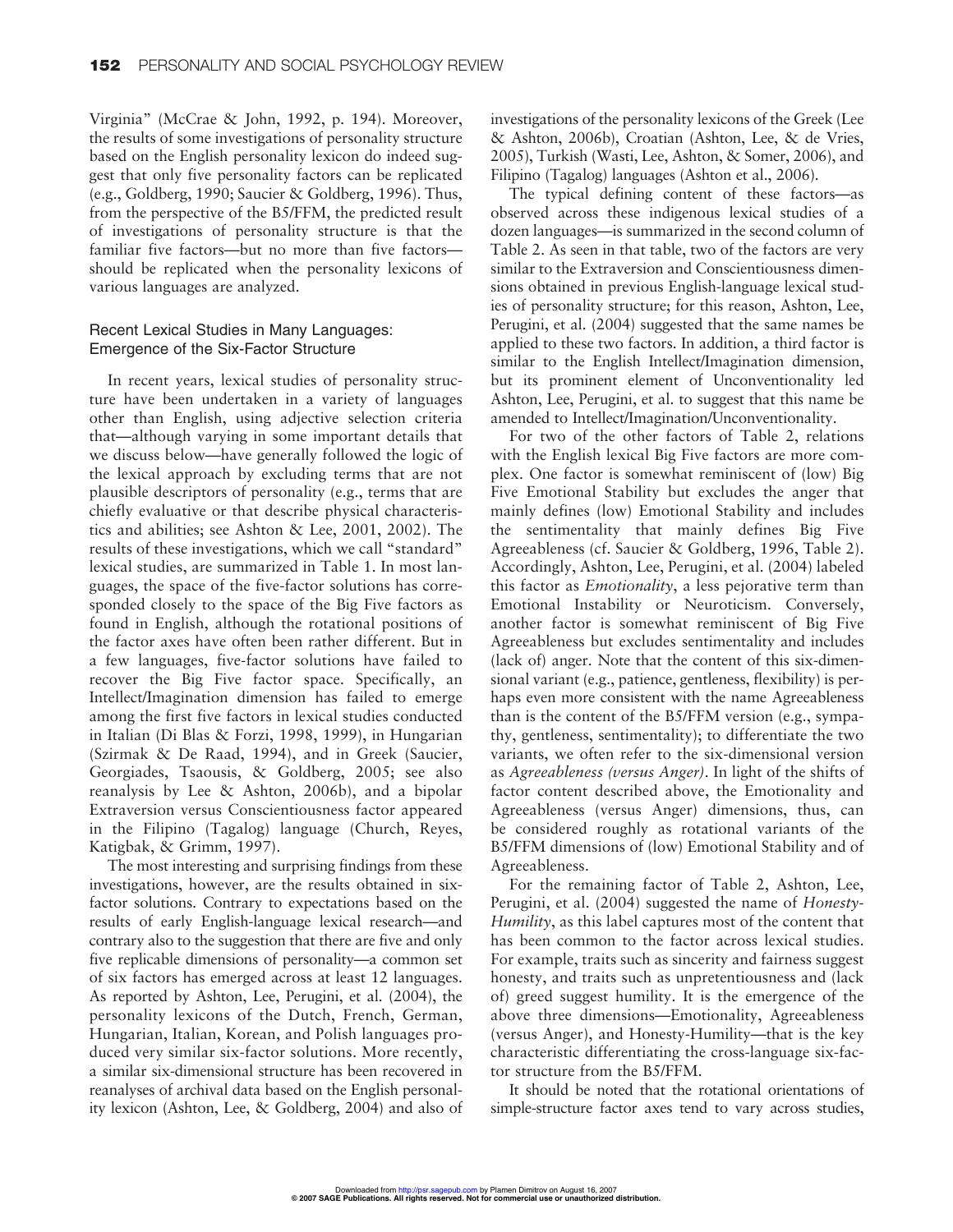| Language (and Source)                                                                                                                          | Self-Ratings<br>N | Adjectives | Big Five Space<br>in Five-Factor<br>Solution? | <b>HEXACO</b> Space<br>in Six-Factor<br>Solution? | Primary Location of<br>"Altruism" Terms<br>(Six-Factor Solution)                                | Comments                                                                                                                                                                  |
|------------------------------------------------------------------------------------------------------------------------------------------------|-------------------|------------|-----------------------------------------------|---------------------------------------------------|-------------------------------------------------------------------------------------------------|---------------------------------------------------------------------------------------------------------------------------------------------------------------------------|
| Croatian (Mlacic & Ostendorf, 2005;<br>Ostendorf, Mlacic, Hrebickova, & Szarota,<br>2004; Ashton, Lee, & de Vries, 2005)                       | 515               | 483        | Yes                                           | Yes                                               | Honesty-Humility                                                                                | Similar solutions obtained from peer<br>ratings                                                                                                                           |
| Dutch (De Raad, 1992; De Raad, Hendriks,<br>& Hofstee, 1992)                                                                                   | 400               | 551        | Yes                                           | Yes                                               | Agreeableness                                                                                   | In five-factor solution, "rebellious"<br>version of Intellect/Imagination factor                                                                                          |
| English (Ashton, Lee, & Goldberg, 2004)                                                                                                        | 310               | 1710       | Yes                                           | Yes                                               | Agreeableness and<br>Emotionality                                                               | In five-factor solution, rebellious version<br>of Intellect/Imagination factor                                                                                            |
| Filipino (Ashton et al., 2006, reanalysis of<br>Church, Reyes, Katigbak, & Grimm, 1997)                                                        | 1,529             | 232        | No                                            | Yes                                               | Honesty-Humility and<br>Agreeableness                                                           | In five-factor solution, Extraversion<br>and low Conscientiousness merged;<br>in six-factor solution,<br>Conscientiousness factor included<br>religiosity and thriftiness |
| French (Boies, Lee, Ashton, Pascal, & Nicol,<br>2001                                                                                           | 418               | 388        | Yes                                           | Yes                                               | Agreeableness                                                                                   |                                                                                                                                                                           |
| German (Angleitner & Ostendorf, 1989;<br>Ostendorf & Angleitner, 1993; Ostendorf<br>et al., 2004)<br>Greek (Lee & Ashton, 2006b, reanalysis of | 408               | 430        | Yes                                           | Yes                                               | Agreeableness in peer<br>ratings; Honesty-<br>Humility in self-ratings;<br>some on Emotionality | Similar solutions obtained from peer<br>ratings, except for location of altruism<br>terms                                                                                 |
| Saucier, Georgiades, Tsaousis, &<br>Goldberg, 2005)                                                                                            | 991               | 360        | No                                            | Yes                                               | Agreeableness and<br>Honesty-Humility                                                           | In five-factor solution,<br>Intellect/Imagination missing                                                                                                                 |
| Hungarian (Szirmak & De Raad, 1994; De<br>Raad & Szirmak, 1994)                                                                                | 400               | 561        | No                                            | Yes                                               | Agreeableness                                                                                   | In five-factor solution,<br>Intellect/Imagination missing                                                                                                                 |
| Italian (Rome) (Caprara & Perugini, 1994)                                                                                                      | 577               | 285        | Yes                                           | Yes                                               | Honesty-Humility and<br>Agreeableness                                                           |                                                                                                                                                                           |
| Italian (Trieste) (Di Blas & Forzi,<br>1998, 1999)                                                                                             | 369               | 369        | $\rm No$                                      | Yes                                               | Honesty-Humility and<br>Agreeableness                                                           | In five-factor solution,<br>Intellect/Imagination missing                                                                                                                 |
| Korean (Hahn, Lee, & Ashton, 1999)                                                                                                             | 435               | 406        | Yes                                           | Yes                                               | Agreeableness                                                                                   |                                                                                                                                                                           |
| Polish (Szarota, 1995)                                                                                                                         | 350               | 290        | Yes                                           | Yes                                               | Honesty-Humility                                                                                | Similar solutions obtained from peer<br>ratings                                                                                                                           |
| Turkish (Wasti, Lee, Ashton, & Somer, 2006,<br>reanalysis of Goldberg & Somer, 2000)                                                           | 662               | 376        | Yes                                           | Yes                                               | Honesty-Humility and<br>Agreeableness                                                           |                                                                                                                                                                           |

TABLE 1: Summary of Five- and Six-Factor Solutions Observed in Lexical Studies of Personality Structure in 12 Languages

NOTE: Six-factor solutions of Dutch, French, German, Hungarian, Italian (Rome), Italian (Trieste), Korean, and Polish are summarized in Ashton, Lee, Perugini, et al. (2004).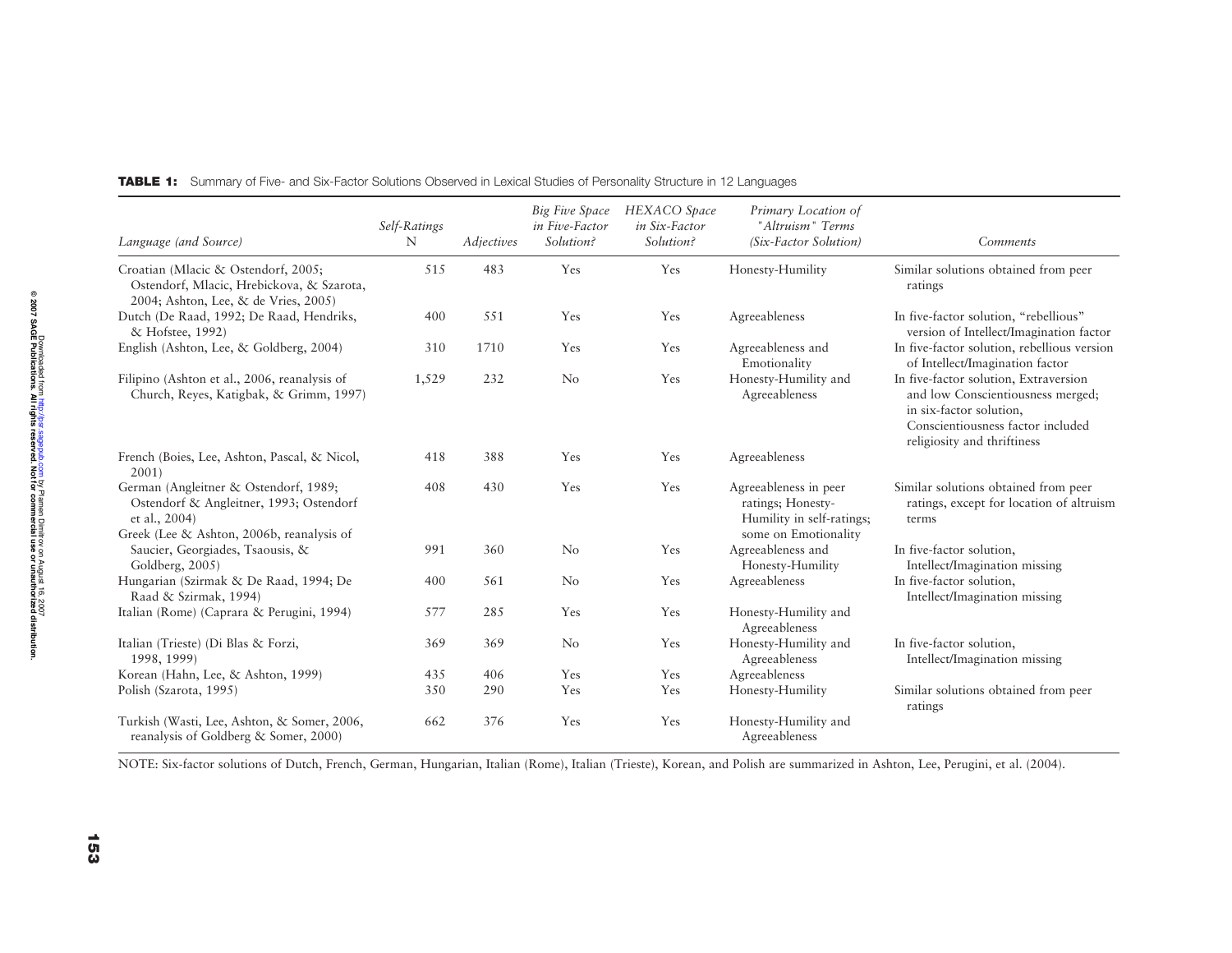| Factor Name                            | Common Defining Adjective (Translated) Across Lexical Studies                                                                          | HEXACO-PI Facet                                                           |
|----------------------------------------|----------------------------------------------------------------------------------------------------------------------------------------|---------------------------------------------------------------------------|
| Honesty-Humility                       | Sincere, honest, faithful/loyal, modest/unassuming, fair-minded versus<br>sly, greedy, pretentious, hypocritical, boastful, pompous    | Sincerity, Fairness, Greed-Avoidance,<br>Modesty                          |
| Emotionality                           | Emotional, oversensitive, sentimental, fearful, anxious, vulnerable versus<br>brave, tough, independent, self-assured, stable          | Fearfulness, Anxiety, Dependence,<br>Sentimentality                       |
| Extraversion                           | Outgoing, lively, extraverted, sociable, talkative, cheerful, active versus<br>shy, passive, withdrawn, introverted, quiet, reserved   | Expressiveness, Social Boldness,<br>Sociability, Liveliness               |
| Agreeableness                          | Patient, tolerant, peaceful, mild, agreeable, lenient, gentle versus<br>ill-tempered, quarrelsome, stubborn, choleric                  | Forgiveness, Gentleness, Flexibility,<br>Patience                         |
| Conscientiousness                      | Organized, disciplined, diligent, careful, thorough, precise versus<br>sloppy, negligent, reckless, lazy, irresponsible, absent-minded | Organization, Diligence,<br>Perfectionism, Prudence                       |
| Openness to<br>Experience <sup>a</sup> | Intellectual, creative, unconventional, innovative, ironic versus<br>shallow, unimaginative, conventional                              | Aesthetic Appreciation, Inquisitiveness,<br>Creativity, Unconventionality |

TABLE 2: Content of Six Factors Observed in Lexical Studies of Personality Structure and Operationalized in HEXACO Personality Inventory (HEXACO-PI) Facet Scales

NOTE: All HEXACO-PI facets are labeled in terms of the positive pole of the factor. Adjectives that frequently divide loadings between Agreeableness and Honesty-Humility (and to a lesser extent, Emotionality) include *sympathetic* versus *cold-hearted* and are operationalized in the HEXACO-PI interstitial facet scale of Altruism versus Antagonism.

a. Usually named Intellect/Imagination/Unconventionality in lexical studies of personality structure.

with corresponding shifts in the core content of each dimension within a given factor space. One example involves the locations of certain Emotionality-related terms, such as those describing fearfulness and sentimentality, within the plane spanned by Emotionality and Extraversion. Depending on small variations in the positions of those two vectors, fearfulness terms may show substantial negative loadings on Extraversion, or sentimentality terms may show substantial positive loadings on Extraversion. But in spite of interesting variations such as this, the factor spaces observed in the various studies remain very similar. Moreover, the factors summarized in Table 2 are those that typically emerge in simple-structure solutions from lexical studies conducted in various languages.

Another interesting feature of the six-factor structure involves the locations of a group of related terms describing sympathy, soft-heartedness, generosity, and associated characteristics. Within the six-dimensional framework, these terms apparently represent blends of factors rather than manifestations of any one factor alone, as evidenced by their tendency to show substantial secondary loadings and to "migrate" between factors across studies (see the sixth column of Table 1; see also Ashton, Lee, Perugini, et al., 2004). In several investigations, most sympathy-related terms have shown their strongest loadings on the Agreeableness (versus Anger) factor; in several other investigations, most sympathy-related terms have instead shown their strongest loadings on the Honesty-Humility factor. Also, in a few other studies, several sympathy-related terms have shown substantial loadings on an Emotionality factor; for example, terms such as *pitiless*, *unsympathetic*, and *cold-hearted* showed their strongest loadings on the low pole of the English

Emotionality factor (Ashton, Lee, & Goldberg, 2004). Taken together, these results indicate that sympathyrelated content is a blend of the Agreeableness (versus Anger), Honesty-Humility, and (to a lesser extent) Emotionality factors of the cross-language six-dimensional structure. As we discuss in a later section of this article, the status of these sympathy-related characteristics as a blend of those factors is of some importance in interpreting the meaning of these three factors.

Before ending this section, we should discuss the extent to which solutions involving more than six factors have been replicated across languages in standard lexical studies of personality structure, as based on personalitydescriptive terms only. As we have discussed elsewhere (Ashton, Lee, Perugini, et al., 2004), there is evidence from a few studies that seven-factor solutions produce a separate factor for intellectual ability, which defines a factor different than that defined by intellectual openness (i.e., creativity, unconventionality, etc.). In addition, there is evidence from a few studies for a separation of two aspects of Emotionality—specifically, fearfulness and sentimentality—onto two separate dimensions within seven-factor solutions; we note this result again later in this article in the context of the theoretical interpretation of the Emotionality factor. And finally, some of the investigations that have included descriptors of religiosity have produced a factor defined by those terms. This suggests that religiosity or spirituality represents an additional dimension beyond the B5/FFM (e.g., Piedmont, 1999), but for reasons described elsewhere (e.g., Ashton, Lee, & Goldberg, 2004; Lee, Ogunfowora, & Ashton, 2005), we consider religiosity to be located outside the domain of personality proper.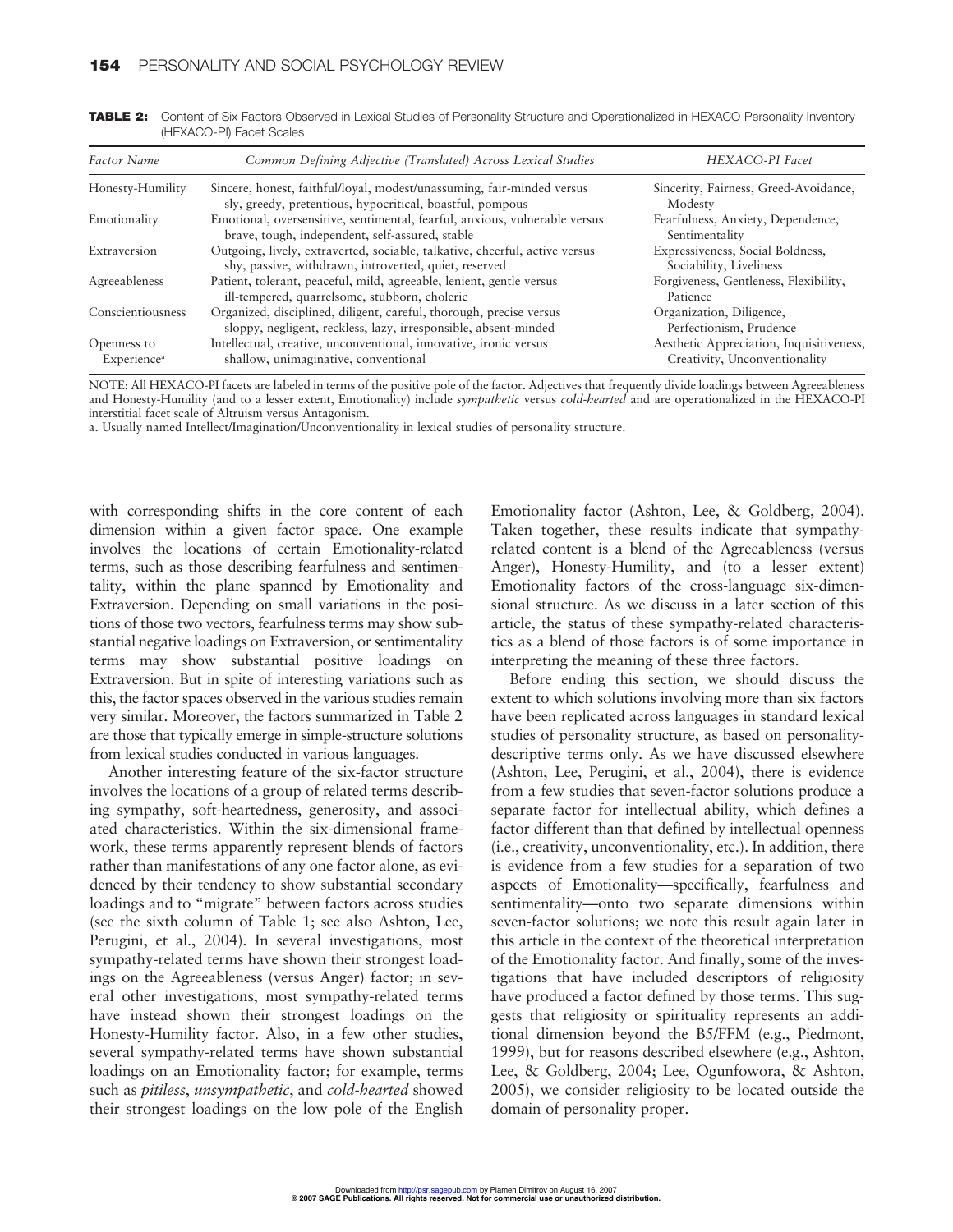#### Summary

To summarize the above review, lexical studies of personality structure have consistently produced a common set of six dimensions. Three of these dimensions are interpretable as Extraversion, Conscientiousness, and Intellect/ Imagination/Unconventionality and are very similar to the English lexical Big Five factors of these names. One of the remaining factors is interpretable as Honesty-Humility, and the other two are interpretable as Emotionality and Agreeableness (versus Anger), although the latter two factors differ in important respects from B5/FFM (low) Emotional Stability and B5/FFM Agreeableness. An interesting phenomenon observed in these studies has been the ambiguous location of terms describing sympathy and soft-heartedness, which represent blends of Honesty-Humility, Agreeableness (versus Anger), and (to a lesser extent) Emotionality.

The finding of a six-dimensional structure having such widespread generality is of some significance for our understanding of personality structure, as it contradicts the expectation that only five factors of personality description would be found to replicate widely across cultures. In fact, as seen in Table 1, the six-factor solution is apparently somewhat more widely replicated than is the B5/FFM, as the latter structure has failed to emerge in four languages that recovered the HEXACO dimensions, whereas there are apparently no languages in which lexical studies based solely on personalitydescriptive terms have failed to recover the HEXACO dimensions in the six-factor solution.<sup>1</sup> This result is particularly striking in light of the fact that it has been obtained in investigations that have been based on the same strategy of variable selection as that which originally produced the B5/FFM structure. In addition, the recurrent emergence of the six-dimensional structure across diverse cultures and languages, from variable sets that are both indigenous and representative of the personality domain, gives this model a wider basis of independent empirical support than that which had led to the adoption of the B5/FFM during the late 20th century.

We recently have operationalized the six-dimensional structure described above by constructing the HEXACO Personality Inventory (HEXACO-PI; Lee & Ashton, 2004), and we have referred to the six-factor framework itself as the HEXACO model of personality structure. The name of this model reflects both the number of factors (i.e., the Greek *hexa*, six) and also their names: Honesty-Humility (H), Emotionality (E), eXtraversion (X), Agreeableness (A), Conscientiousness (C), and Openness to Experience (O).

Note that although the HEXACO model uses the name Openness to Experience rather than Intellect/ Imagination/Unconventionality, this model and its associated instrument were both developed on the basis of results from lexical investigations of personality structure. However, we have explicitly excluded traits of intellectual ability from the Openness to Experience factor, in spite of their obvious prominence on some variants of the lexical Intellect/Imagination/Unconventionality factor. This decision is based on our view that the personality domain subsumes typical behavioral tendencies, but not abilities; on this basis, intellectual orientation is properly part of a model of personality structure, but intellectual capacity is not. Such a decision was also reached independently by researchers in the Dutch and Italian (Rome) lexical investigations.

#### **THEORETICAL INTERPRETATION**

### **Overview**

As summarized above, investigations of the personality lexicons of diverse languages have recovered a common six-dimensional structure that is the basis of the HEXACO framework. Thus, an important strength of the HEXACO model is its derivation from cross-culturally replicated findings based on analyses of variable sets that are culturally indigenous and representative of the personality domain. But in addition to the close correspondence of the HEXACO framework to the empirically observed structure of personality variation, an advantage of this model is its theoretical interpretability. As we suggest below, the six HEXACO factors can be readily interpreted in terms of constructs from theoretical biology, and can be understood in terms of some simple unifying concepts that identify previously unnoticed parallels among those factors. Moreover, these interpretations can explain and predict several important personality phenomena that would not otherwise be understood.

As described in the following sections, the theoretical framework associated with the HEXACO model involves two broad concepts. First, the Honesty-Humility, Agreeableness (versus Anger), and Emotionality factors are explained in terms of biologists' constructs of reciprocal and kin altruism. Second, the Extraversion, Conscientiousness, and Openness to Experience factors are explained as three conceptually parallel dimensions, each describing engagement or investment within a different area or variety of endeavor. We briefly summarize our interpretations of each of the six factors in the paragraphs below and in Table 3, with particular attention to the probable adaptive trade-offs associated with high and low levels of each dimension (see also Ashton & Lee, 2001; Lee & Ashton, 2004).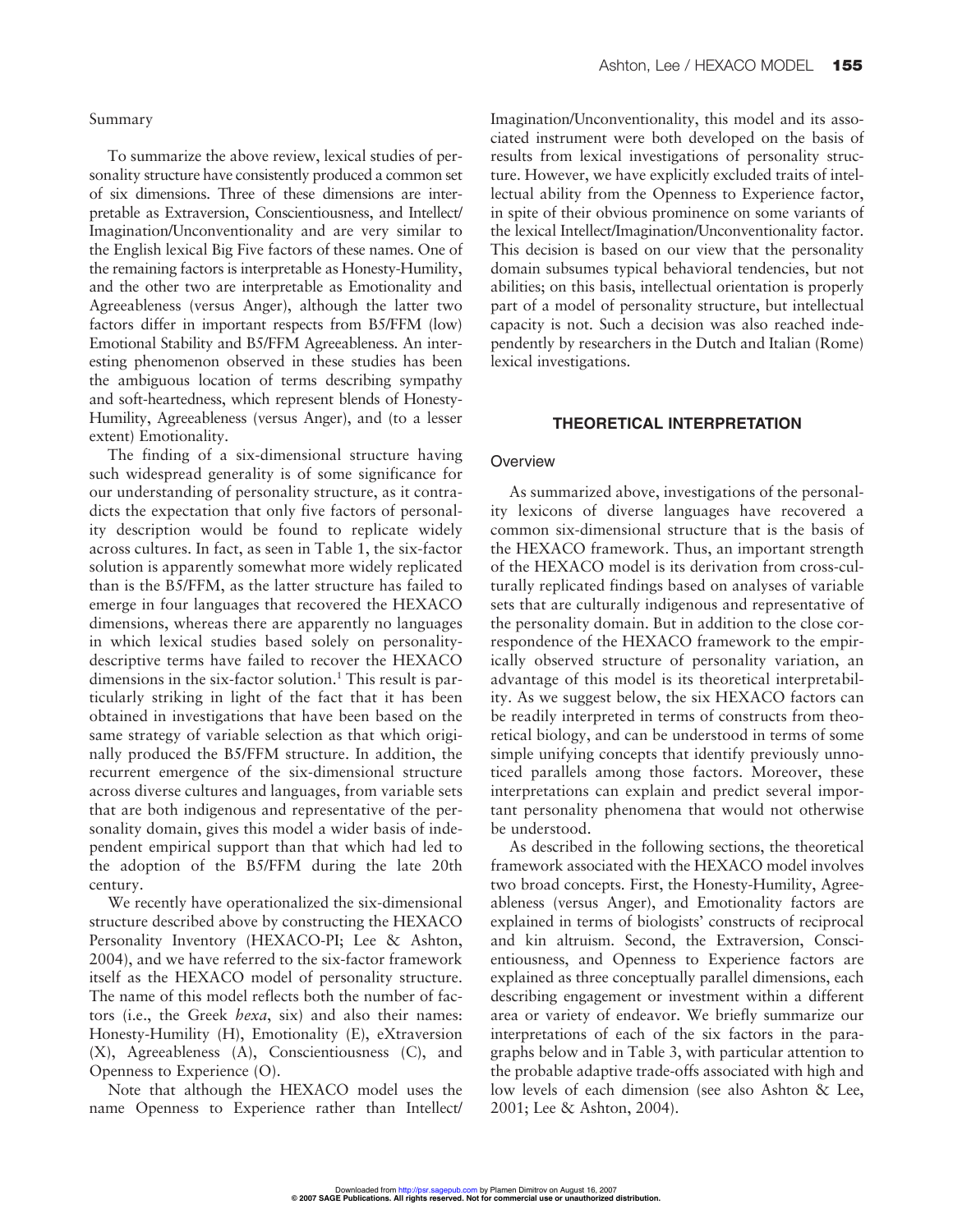| Factor                          | Interpretation                             | Example Traits                                         | Benefits of High Levels?                                                                               | Costs of High Levels?                                                    |
|---------------------------------|--------------------------------------------|--------------------------------------------------------|--------------------------------------------------------------------------------------------------------|--------------------------------------------------------------------------|
| Honesty-Humility                | Reciprocal altruism<br>(fairness)          | Fairness, sincerity,<br>(low) entitlement              | Gains from cooperation (mutual<br>help and nonaggression)                                              | Loss of potential gains that would<br>result from exploitation of others |
| Agreeableness<br>(versus Anger) | Reciprocal altruism<br>(tolerance)         | Tolerance, forgiveness,<br>(low) quarrelsomeness       | Gains from cooperation (mutual<br>help and nonaggression)                                              | Losses because of being exploited<br>by others                           |
| Emotionality                    | Kin altruism                               | Empathy/attachment,<br>harm-avoidance,<br>help-seeking | Survival of kin (especially<br>offspring); personal<br>survival (especially as<br>favors kin survival) | Loss of potential gains associated<br>with risks to self and kin         |
| Extraversion                    | Engagement in<br>social endeavors          | Sociability, leadership,<br>exhibition                 | Social gains (friends,<br>mates, allies)                                                               | Energy and time; risks from<br>social environment                        |
| Conscientiousness               | Engagement in<br>task-related<br>endeavors | Diligence, organization,<br>planfulness                | Material gains (improved use<br>of resources), reduced risk                                            | Energy and time                                                          |
| Openness to<br>Experience       | Engagement in<br>idea-related<br>endeavors | Curiosity,<br>imaginativeness,<br>depth                | Material and social gains<br>(resulting from discovery)                                                | Energy and time; risks from<br>social and natural environment            |

**TABLE 3:** Summary of Theoretical Interpretations of HEXACO Factors

NOTE: See explanation in text and in Ashton and Lee (2001), Ashton, Lee, and Paunonen (2002), and Lee and Ashton (2004).

To begin, we have proposed that the Honesty-Humility and Agreeableness factors represent two complementary aspects of the construct of reciprocal altruism (Trivers, 1971). Honesty-Humility represents the tendency to be fair and genuine in dealing with others, in the sense of cooperating with others even when one might exploit them without suffering retaliation. Agreeableness represents the tendency to be forgiving and tolerant of others, in the sense of cooperating with others even when one might be suffering exploitation by them. (For a discussion of two broadly similar, although not identical, constructs, see Perugini, Gallucci, Presaghi, & Ercolani, 2003.) Presumably, high levels of Honesty-Humility are associated with decreased opportunities for personal gains from the exploitation of others but also with decreased risks of losses from withdrawal of cooperation by others. In a similar manner, high levels of Agreeableness are associated with increased opportunities for personal gains from long-run reciprocal cooperation with others, as well as with increased risks of losses from exploitation by others. (Note that we use the term *altruism* in terms of a dimension of altruistic versus antagonistic tendency, which involves both a willingness to help or provide benefits to others and an *unwillingness to harm or impose costs* on others.)2

In addition, we have proposed that Emotionality represents tendencies relevant to the construct of kin altruism (Hamilton, 1964), including not only empathic concern and emotional attachment toward close others (who tend to be one's kin) but also the harm-avoidant and help-seeking behaviors that are associated with investment in kin (see also Lee & Ashton, 2004). Presumably, high levels of Emotionality are associated with increased likelihood of personal and kin survival, as well as with decreased opportunities for gains that are often associated with risks to personal and kin survival.<sup>3</sup>

With regard to the three remaining personality dimensions, we have proposed that the Extraversion, Conscientiousness, and Openness to Experience factors represent tendencies to become engaged in three independent areas or varieties of endeavor. Specifically, Extraversion corresponds to engagement in social endeavors (such as socializing, leading, or entertaining), Conscientiousness corresponds to engagement in task-related endeavors (such as working, planning, and organizing), and Openness to Experience corresponds to engagement in idea-related endeavors (such as learning, imagining, and thinking). Presumably, high levels of any of these three dimensions are associated with increased opportunities for gains resulting from the investment of one's energy and time in those areas. Depending on the social and ecological circumstances, high Extraversion may promote gains of a social nature (i.e., access to friends, allies, and mates), high Conscientiousness may promote gains of a material or economic nature as well as improved health and safety, and high Openness to Experience may promote social and material gains via new discoveries. Also, however, high levels of any of these dimensions would be associated with increased costs in terms of expended energy and time and, in some cases, of risks from the natural and social environment.

The above interpretations of Extraversion, Conscientiousness, and Openness to Experience as dimensions of engagement or endeavor suggest links with certain constructs from theoretical biology. As noted elsewhere (Ashton, Lee, & Paunonen, 2002), the social endeavor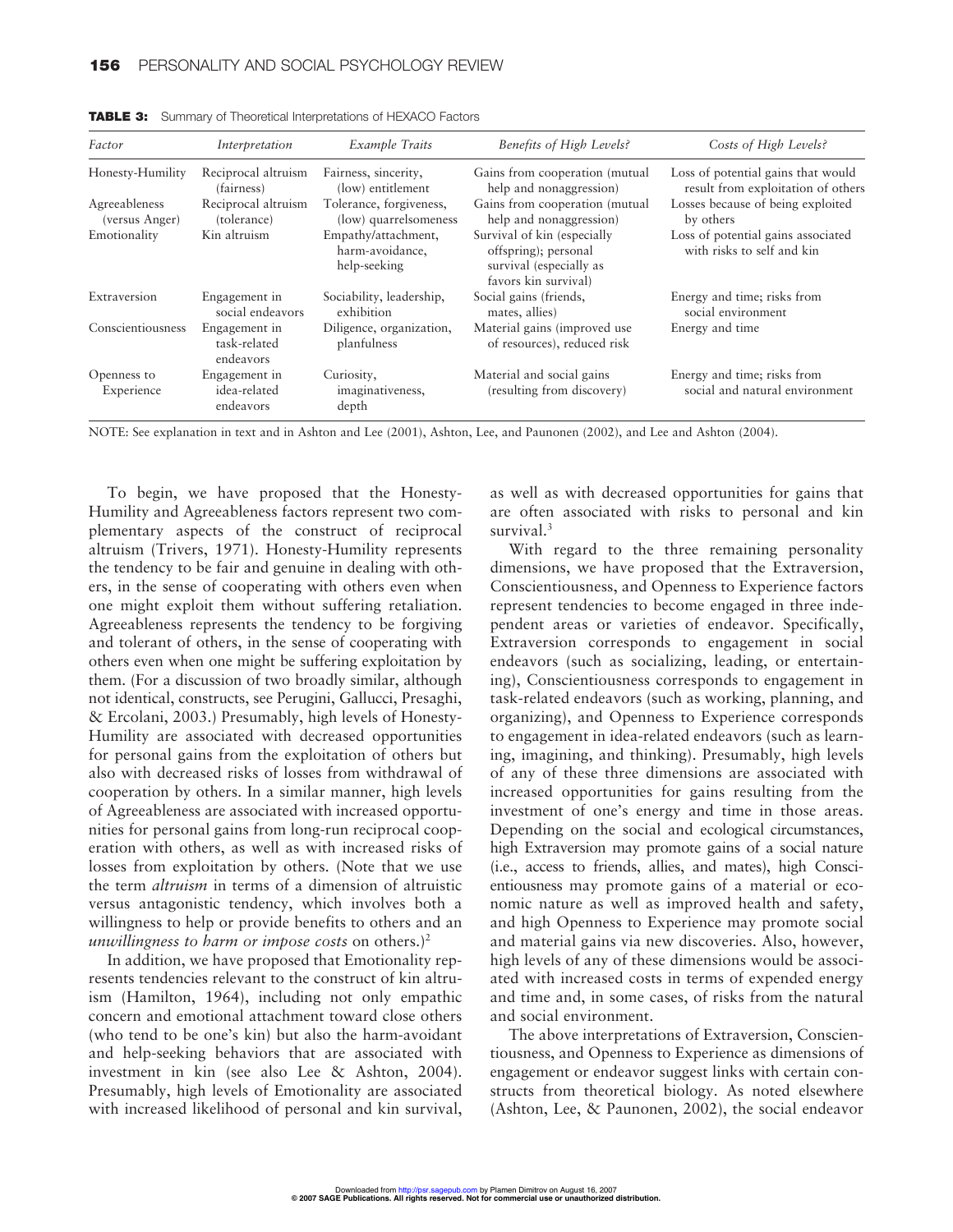interprtion of Extraversion is similar to the concept of social attention–holding power (e.g., Gilbert, 1989, 1992), a variant of resource-holding potential (Chance & Jolly, 1970). In a similar manner, the task-related endeavor interpretation of Conscientiousness is similar to some of the (nonaltruistic) aspects of the r versus K continuum, particularly the consistent exploitation of resources (Wilson, 1975). In addition, the idea-related endeavor interpretation of Openness to Experience is similar to the contrast between individual learning and imitation (Kameda & Nakanishi, 2002).

The theoretical framework outlined above has an important strength insofar as it parsimoniously explains the existence of three separate factors relevant to altruism. That is, the recurrent emergence of the Honesty-Humility, Agreeableness (versus Anger), and Emotionality factors is immediately understood when these are explained as tendencies associated with the two aspects of reciprocal altruism and with kin altruism. In contrast, the repeated recovery of these three factors is inexplicable in terms of any interpretations proposed for the B5/FFM framework, within which this three-dimensional space is reduced to a plane spanned by the B5/FFM Neuroticism and Agreeableness factors. Below, we describe the advantages of the theoretical interpretations associated with the HEXACO model by discussing in turn (a) the content of Honesty-Humility and Agreeableness (versus Anger) in relation to the two aspects of reciprocal altruism; (b) the location of sympathy and soft-heartedness terms, which describe an "overall altruism versus antagonism" construct that represents a blend of the three factors; and (c) the content of the Emotionality factor in relation to sex differences in Emotionality-related traits, with examination of the relevance of this phenomenon to kin altruism. Finally, we also discuss (d) the interpretation of the remaining three factors—Extraversion, Conscientiousness, and Openness to Experience—as dimensions of engagement within different areas of endeavor.

We should emphasize that the B5/FFM dimensions can also be interpreted from the perspective of theoretical biology or evolutionary psychology; in fact, plausible and coherent interpretations of each B5/FFM construct have previously been proposed (Buss, 1996; Hogan, 1996; MacDonald, 1995, 1998). Our point instead, as described in detail below, is that interpretations based on the HEXACO framework can identify conceptual parallels among factors and can predict other personalityrelated phenomena that are not explained by interpretations based on the B5/FFM. In contrast, because the space of the B5/FFM is subsumed entirely within the HEXACO space, there is no phenomenon associated with the former model that cannot be accommodated within the theoretical framework associated with the latter.<sup>4</sup>

# The Content of the Honesty-Humility and Agreeableness (Versus Anger) Factors

Long-run mutual cooperation, or reciprocal altruism, is beneficial to both parties involved. However, there are two reasons why this reciprocal altruism is potentially unstable: First, there is the perception that one might successfully exploit the other party; second, there is the perception that one might be being exploited by the other party. We suggest that the content of the Honesty-Humility and Agreeableness (versus Anger) factors describes individual differences in reactions to the first and second perceptions, respectively. These links are readily apparent on casual inspection of the defining terms of the two factors, or of the content of questionnaire scales that are collinear with those lexically derived factors, but they are also consistent with previous interpretations of those personality descriptors.

With regard to the Honesty-Humility factor, several researchers have interpreted its common defining traits in terms of responses to the opportunity to exploit others. For example, Frank (1988, pp. 16-19, pp. 92-95) discussed *honesty* and *sincerity* in terms of an intrinsic motivation to cooperate even in circumstances in which defection would not be punished and *opportunism* as an inclination to defect under those same circumstances of impunity. In addition, some researchers have defined *greed* as "the temptation to gain the extra benefit of unilateral noncooperation over mutual cooperation" (Hwang & Burgers, 1997, p. 70), and others have interpreted *slyness* and related traits as indicators of "exploitation" (Wiggins, 1979, Table 2), the same term that is used to describe defection against an unconditional cooperator (Nowak & Sigmund, 1993).

In a similar manner, the common defining traits of the Agreeableness (versus Anger) factor have been interpreted by several researchers in terms of responses to the perception of being exploited by others. For example, Chen and Bachrach (2003) described *tolerance* within the context of public-goods dilemmas as the willingness to continue cooperating even in response to others' defection, and Nowak and Sigmund (1993) used the term *tolerant* to describe the same tendency within twoperson interactions. Conversely, Fehr and Gächter (2002) described *anger* as the emotion that tends to be elicited by others' cheating. Moreover, in simulations of reciprocal altruism between two persons, a *provocable* decision rule prescribes defection in response to defection, and a *forgiving* decision rule prescribes cooperation in response to renewed cooperation (see Axelrod & Hamilton, 1981).

Some empirical studies of personality and behavior in simulated game situations are also relevant to these interpretations. For example, Gunnthorsdottir, McCabe, and Smith (2002) examined the relations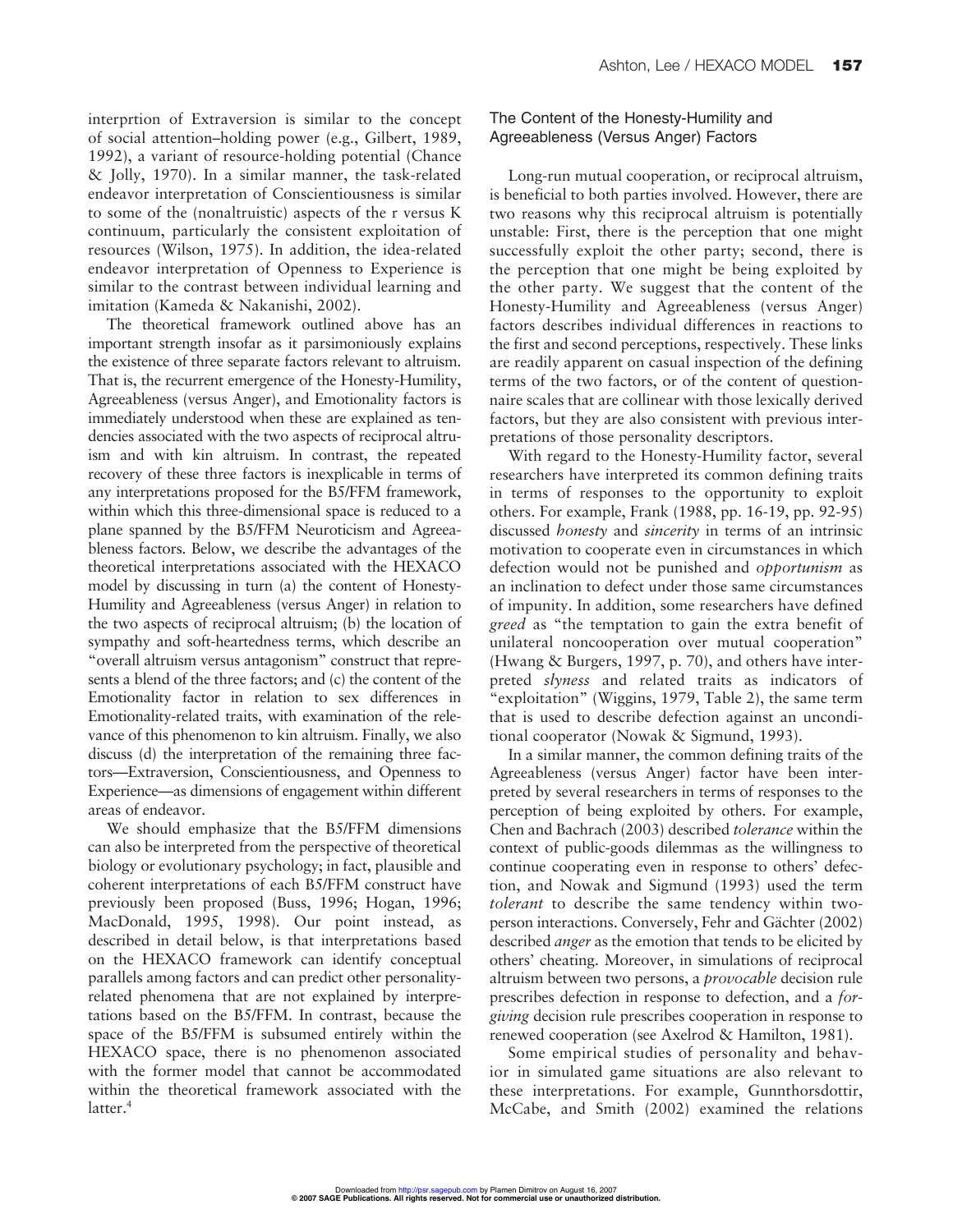between Machiavellianism—a construct associated with low Honesty-Humility (e.g., Lee & Ashton, 2005)—and behavior in a one-trial "ultimatum" game in which each participant could either divide a sum of money fairly with another individual or keep all of it for oneself. As predicted by Gunnthorsdottir et al., higher Machiavellianism scores were found to be associated with a considerably higher probability of (unprovoked) defection in this situation. In an earlier study, Ashton, Paunonen, Helmes, and Jackson (1998) examined the relations between Forgiveness—a construct associated with high Agreeableness (versus Anger)—and a money allocation decision involving the participant and a hypothetical individual described as having behaved uncooperatively toward the participant. As predicted, higher Forgiveness scores were found to be associated with greater likelihood of making an altruistic money allocation involving the offending individual. Thus, these results are consistent with the proposed interpretations, despite the potentially weak external validity of laboratory game tasks as indicators of personality (see Gunnthorsdottir et al., 2002).

The interpretations proposed above are especially applicable to the HEXACO-PI Honesty-Humility and Agreeableness domain scales, which have shown clear convergent and discriminant correlations with adjective markers of the corresponding lexical factors (see Ashton et al., in press). Specifically, the Honesty-Humility domain is defined by facets that assess the tendency to exploit others by subtle manipulation (low Sincerity) or by more direct fraud (low Fairness) and to feel entitled and motivated to profit by exploiting others (low Modesty and low Greed-Avoidance). In a similar manner, the Agreeableness domain is defined by facets that assess reactions to the perception that one is being exploited by others, where those reactions may be immediate (low Patience) or ongoing (low Forgiveness), and may be expressed as a defensive posture during negotiations (low Flexibility) and as a low threshold for evaluating others' actions negatively or critically (low Gentleness). Thus, given that the theoretical interpretations of these lexically derived personality dimensions are operationalized within the questionnaire scales described above, the pattern of correlations between those scales and markers of the lexical dimensions tends to support those interpretations.

Therefore, the content of the Honesty-Humility and Agreeableness (versus Anger) factors is consistent with the theoretical interpretation provided by the HEXACO model, in which those dimensions represent complementary tendencies underlying reciprocal altruism. In contrast, interpretations associated with the B5/FFM are unable to explain or to predict the identity and content of these dimensions. (In fact, because the B5/FFM is predicated on the claim that only five personality dimensions are broadly replicable, that model is actually incompatible with the phenomenon of separate Honesty-Humility and Agreeableness [versus Anger] factors within a repeatedly recovered six-dimensional space.) Therefore, an important advantage of the HEXACO model as compared to the B5/FFM is the unique ability of the former to make sense of the widespread emergence—and, crucially, the content—of the Honesty-Humility and Agreeableness (versus Anger) factors.

# The Location of Terms Describing Overall Altruism Versus Antagonism

The interpretation of the Honesty-Humility, Agreeableness (versus Anger), and Emotionality factors as tendencies underlying reciprocal and kin altruism is supported by the behavior of variables associated with what could be described as an overall altruistic versus antagonistic tendency. It is interesting that the personality lexicons of most languages contain many terms that describe such a tendency (e.g., *sympathetic, softhearted, generous* versus *uncompassionate, hard-hearted*) by suggesting a general prosocial versus antisocial orientation rather than the more circumscribed tendencies not to exploit others (e.g., *fair-minded, unassuming*), not to react sharply to perceived exploitation (e.g., *patient, forgiving*), and not to be detached or unempathic (e.g., *unemotional, feelingless*). According to the theoretical interpretation that we have proposed, the locations within the personality factor space of terms that describe this general altruistic versus antagonistic orientation should be rather ambiguous, tending to divide their loadings among the three altruism-related factors and to show their strongest loadings on different factors across investigations.

This interpretation is supported by the results of lexical studies of personality structure, which we have summarized earlier in this article. In the many languages studied to date, terms describing Honesty-Humility, Agreeableness (versus Anger), and Emotionality define separate factors, but terms describing overall altruism versus antagonism tend to migrate between those factors. As described above, the latter terms have in several investigations loaded together on the factor defined by Honesty-Humility terms, but in several other investigations have loaded together on the factor defined by Agreeableness (versus Anger) terms. Also as noted previously, a few studies have found many altruism-related terms to load on the factor defined by Emotionality terms.<sup>5</sup>

These results from lexical studies of personality structure are consistent with those derived from the recently developed Altruism versus Antagonism scale of the HEXACO-PI (Lee & Ashton, 2006a). This new facet-level scale was developed to assess the overall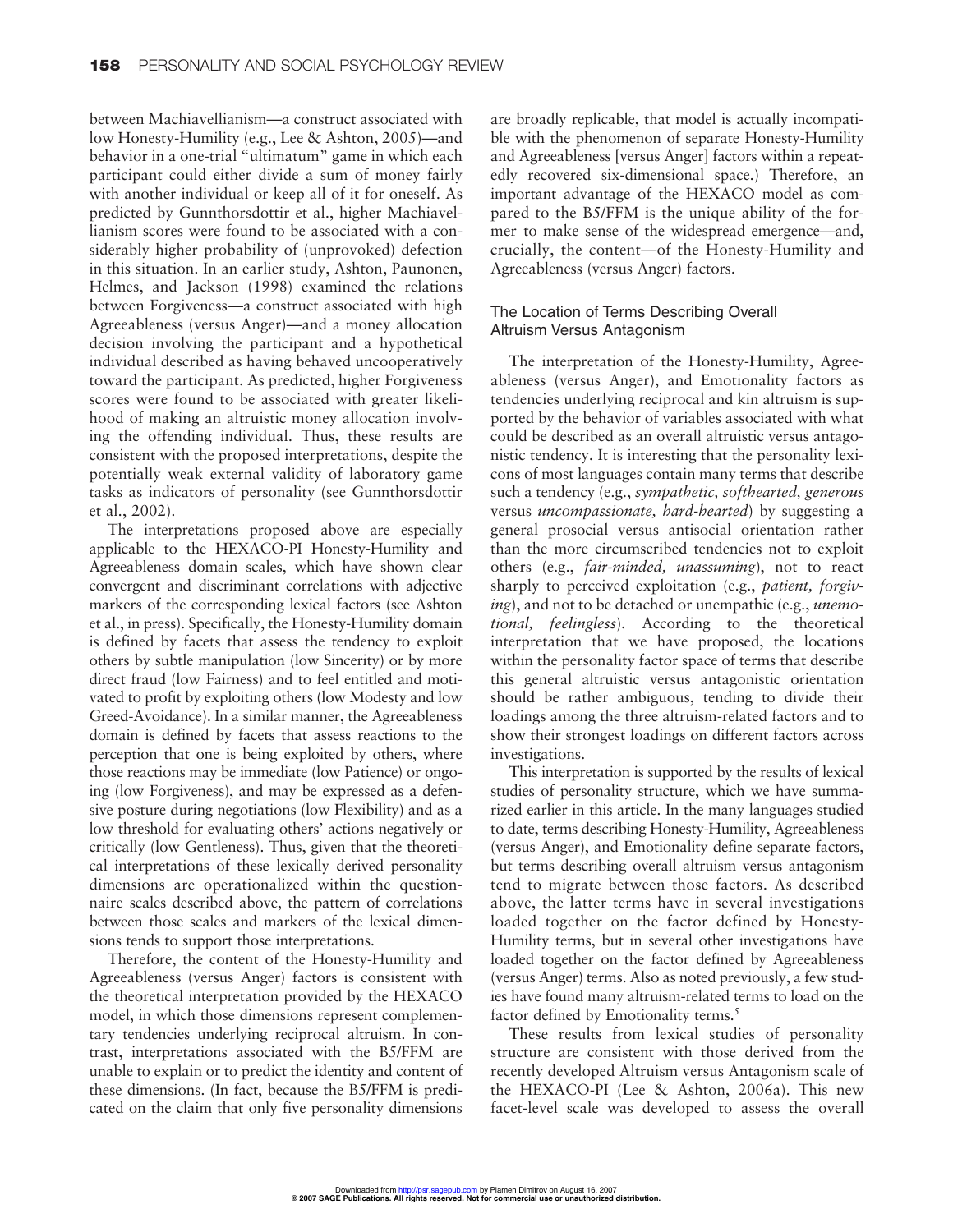altruism versus antagonism construct as described above and contains items describing sympathy, softheartedness, and generosity versus their opposites. (Note, however, that this scale does not represent a broad, higher order construct. That is, it subsumes only the foregoing traits, which are viewed as blends of Honesty-Humility, Agreeableness, and Emotionality, but does not subsume any of the content that is associated univocally with any of these separate factors.) As would be expected based on the theoretical perspective considered here, the Altruism versus Antagonism scale shows moderately high and similar correlations (*r*s in the .40s and .50s) with the HEXACO-PI Honesty-Humility, Agreeableness, and Emotionality domain scales but only weak correlations with the remaining three HEXACO-PI domains (*r*s below .20).

Again, the above patterns of results are predicted by the theoretical interpretations proposed for the HEXACO model but cannot be explained by the B5/FFM. Lexical studies of personality structure not only produce three factors whose content is consistent with the interpretations that these factors correspond to the three varieties of altruistic tendency, but also reveal that content describing overall altruism tends to be jointly related to all three of these factors. It is difficult to explain this phenomenon except in terms of the theoretical framework that we have proposed.

#### Emotionality, Kin Altruism, and Sex Differences

Another phenomenon that is explained parsimoniously by the theoretical framework proposed for the HEXACO model is that of sex differences in personality, especially in the diverse traits that define the Emotionality factor. A consistent finding of previous research, both lexical and questionnaire based, has been a higher mean level of Emotionality-related traits among women than among men, with the size of the difference approximating or even exceeding 1 standard deviation (e.g., Ashton et al., in press; Lee & Ashton, 2004). These results have been obtained not only in English-speaking countries— Australia, the United States, and Canada—but also in Korea, where the sex difference in Emotionality also approaches 1 full standard deviation (Yoo, Lee, & Ashton, 2004). Of the six factors, Emotionality has shown by far the largest and most consistent sex differences, and in lexical studies, it is generally the Emotionality factor that is defined most strongly by terms describing femininity versus masculinity.

We have argued that the sex difference in Emotionality can be understood in terms of the interpretation of that factor as a dimension underlying kin-altruistic tendencies (see also Ashton et al., 1998). The expectation of a higher level of kin-altruistic tendencies among women than among men follows from the fact that women, compared with men, make a greater biological investment in reproduction (due to pregnancy and lactation) and also have a greater certainty of parenthood of any children who are ostensibly their own offspring. As we discuss below, previous researchers have argued that the observed sex differences in various traits—the same traits as those that define the Emotionality factor—can be explained in terms of their relevance to kin altruism.

Taking the Emotionality-related traits described above, consider such traits as empathic concern and emotional attachment (as operationalized, for example, in the HEXACO-PI Sentimentality facet). MacDonald (1995) suggested that a "human affectional system" underlies parental investment and family relationships and that this system directly involves these sentimental traits:

Intimate relationships and the nurturance of objects of affection are pleasurable, and such relationships are sought out by those high on this system. The termination of intimate relationships is met with disappointment and grief, while there is eager anticipation of reunion with a loved one. (p. 546)

With regard to sex differences, MacDonald argued that "if indeed the main evolutionary impetus for the development of the human affectional system is the need for high-investment parenting, females are expected to have a greater elaboration of mechanisms related to parental investment than males" (p. 547). To summarize, the human affectional system described by MacDonald is characterized by sentimentality-related traits, which function to promote kin-altruistic tendencies. These same traits also define the Emotionality factor and are associated with substantial sex differences.

Next, consider traits such as harm-avoidance and help-seeking (as operationalized, for example, in the HEXACO-PI Fearfulness and Dependence facets). For these traits, the link with kin altruism is more subtle than is the case for the traits of empathic concern or emotional attachment as described above. However, the relevance of these traits to kin altruism, and the associated sex differences in these traits, have previously been explained in some detail. For example, Campbell (1999) suggested that the substantial observed sex differences in physical harm-avoidance had evolved because of the tendency for offspring survival to be more strongly correlated with maternal survival than with paternal survival:

Biological factors, infant dependence, and male reproductive strategies mean that the mother is more critical to the offspring's survival than is the father. If a mother wants her children to survive, then she must be equally concerned with her own survival. Because of this, we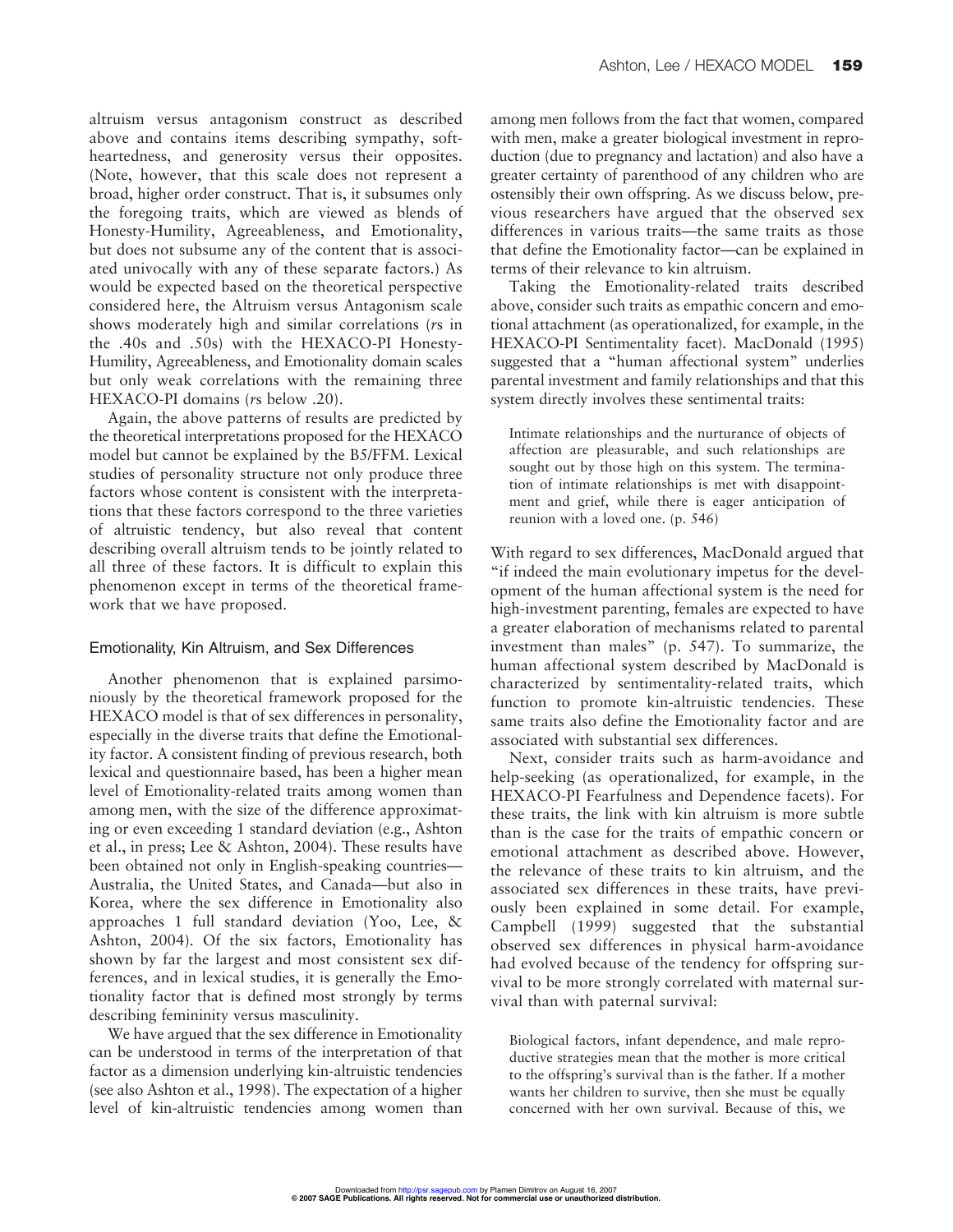should expect that women would have evolved a psychology in which the costs of physical danger would have been weighted higher than that of a male. (p. 205)

In a similar manner, Taylor et al. (2000) reviewed the large sex differences in help-seeking behaviors—more precisely, in the tendency to seek and use social support in response to stress (i.e., the "tend-and-befriend" response). Taylor et al. (pp. 411-412) explained this sex difference by noting that "by virtue of differential parental investment, female stress responses have selectively evolved to maximize the survival of self and offspring" and that the tendency to affiliate in response to stress "maximizes the likelihood that multiple group members will protect both them and their offspring" (pp. 411-412). Therefore, although the conceptual link between kin altruism and traits such as fearfulness and dependence is perhaps not immediately obvious, this link can be understood by considering the role of those traits in promoting personal survival and, thereby, in promoting offspring survival. In this way, the tendency of those traits to define the Emotionality factor alongside traits whose conceptual links with kin altruism are more readily apparent (e.g., sentimentality) is explained parsimoniously, as are the consistent sex differences in those traits.

Thus, the robust finding of sex differences in Emotionality fits neatly within the theoretical interpretation of Emotionality as a dimension underlying kin altruism. In contrast, however, it is difficult to generate an elegant or complete explanation of this pattern of sex differences with reference to the B5/FFM framework. As would be expected on the basis of relations between the B5/FFM and HEXACO dimensions, the largest sex differences within the B5/FFM are found on the Neuroticism and Agreeableness factors, both of which show higher mean levels for women than for men (e.g., Costa & McCrae, 1992). But interpretations of the B5/FFM do not provide any compelling a priori reason as to why the largest sex differences within the B5/FFM space should be located along the bisector of the Neuroticism and Agreeableness axes. Nor does the B5/FFM provide any parsimonious explanation as to why such superficially diverse traits as sentimentality, fearfulness, and dependence should show a similar and consistent pattern of sex differences or why those same traits should jointly define an Emotionality factor (even when respondent sex is statistically controlled; see, e.g., Ashton, Lee, & Goldberg, 2004). Thus, an important advantage of the HEXACO framework is that it can simultaneously account for the diverse content of the Emotionality factor, for the theoretical links between the various Emotionality-related traits and kin altruism, and for the empirically observed sex differences in Emotionality-related traits.

## The Three Dimensions of Engagement and Endeavor

In the sections above, we have discussed the theoretical interpretation of the three altruism-related HEXACO factors: Honesty-Humility, Agreeableness (versus Anger), and Emotionality. But the theoretical framework that we have proposed is also applied to the other three factors—Extraversion, Conscientiousness, and Openness to Experience—which are interpreted as dimensions underlying the tendencies to become engaged within social endeavors, task-related endeavors, and idea-related endeavors, respectively. We believe that these interpretations are applicable even in the cases of traits that define the factors strongly but that might not immediately appear to involve any active "engagement" relevant to the proposed area of endeavor. Below, we consider the most prominent such cases for each factor in turn.

One example involves the Extraversion factor, which is defined not only by traits that clearly suggest social endeavor (e.g., sociability, talkativeness) but also by traits that might superficially appear less relevant to that concept (e.g., liveliness, enthusiasm) in spite of their strong empirical associations with socially active tendencies. However, as we have noted elsewhere (Ashton et al., 2002), traits suggestive of positive emotions are linked to social endeavor by both (a) motivating one to engage in social interactions and (b) making one an attractive partner for social interactions.

Another example involves the Conscientiousness factor, which is defined not only by traits that clearly suggest task-related endeavor (e.g., industriousness, organization) but also by traits that might superficially appear less relevant to that concept (e.g., at the opposite pole, impulsiveness). However, as we have previously noted (Ashton & Lee, 2001), the inhibition of impulses is itself a "task" involving self-control and planning. The active, effortful nature of this impulse control can be seen with reference to the items of markers of Conscientiousness such as the NEO-PI-R Deliberation facet scale (Costa & McCrae, 1992) or at the opposite pole, the dysfunctional impulsivity scale (Dickman, 1990).

A final example involves the Openness to Experience factor, which is defined not only by traits that clearly suggest idea-related endeavor (e.g., creativity, intellectual curiosity) but also by traits that might superficially appear less relevant to that concept (e.g., aesthetic appreciation, fantasy proneness). However, as we have noted (Ashton & Lee, 2001), these latter traits of "absorption" have been defined in terms of a *"full commitment of available perceptual, motoric, imaginative, and ideational resources to a unified representation of the attentional object*" (Tellegen & Atkinson, 1974, p. 274, italics in original).

Thus, the defining content of the Extraversion, Conscientiousness, and Openness to Experience factors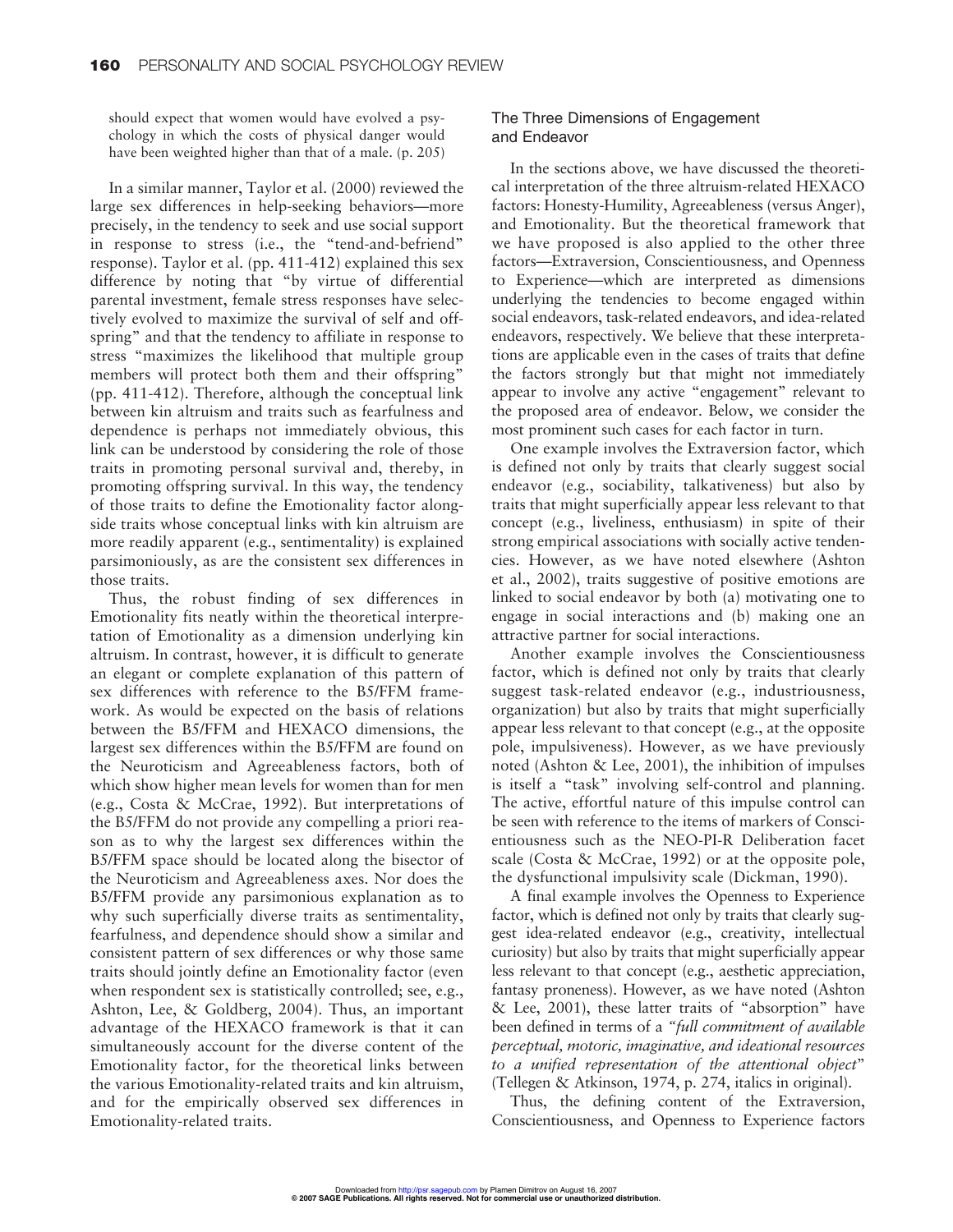suggests strong parallels among those three dimensions. For each factor, a higher level of the defining traits is associated with a greater investment of time and of physical or mental energy within its own broad area of endeavor, whether social, task-related, or idea-related. In other words, the "high" pole of each factor represents greater engagement or greater activation within a given variety of endeavor, whereas the "low" pole represents the relative absence of such engagement or activation. Note that this parallel does not apply to the other three HEXACO factors considered earlier: In the case of Honesty-Humility and of Agreeableness (versus Anger), the high pole facilitates cooperation with others but also inhibits defection against others; in the case of Emotionality, the high pole facilitates investment in kin but also inhibits investment in activities that entail risks to oneself and one's kin. That is, for each of the latter three factors, the opposing poles are roughly equal with respect to their associated overall level of engagement but are opposite with respect to the interpersonal valence of that engagement.

The parallels among the Extraversion, Conscientiousness, and Openness to Experience factors had never been apparent to researchers who work in the tradition of the B5/FFM, presumably because there had been no reason to consider the interpretation of those factors jointly but separately from the remainder of the personality space. In a sense, then, one incidental advantage of the altruism-based interpretation of Honesty-Humility, Agreeableness (versus Anger), and Emotionality is that the conceptual links among the remaining three factors are brought sharply into relief.

## **PRACTICAL VALUE: ACCOMMODATING VARIABLES WITHIN THE FACTOR SPACE**

In the previous sections of this article, we have argued that the HEXACO model of personality structure possesses some important strengths, with regard to both the empirical results of lexical studies of personality structure and the theoretical interpretability of the several factor axes. This leaves open the question, however, of practical consequences: Does the larger space of the HEXACO model allow any improvement beyond the B5/FFM in accommodating personality traits and important criterion variables? Such an improvement would be expected, insofar as some variables associated with the three-dimensional space of the HEXACO Honesty-Humility, Agreeableness (versus Anger), and Emotionality factors may be less thoroughly accommodated within the two-dimensional space of B5/FFM Agreeableness and Emotional Stability/Neuroticism. Below, we give a brief summary of several previous investigations that have investigated the ability of the HEXACO model and the B5/FFM to capture a variety of personality traits and related criteria. In addition, we suggest some likely avenues for future research aimed at examining the criterion validity of the two models.

The traits associated with the HEXACO Honesty-Humility factor tend either to be weakly represented within measures of the B5/FFM structure or to be subsumed within a very broad version of B5/FFM Agreeableness (see Ashton & Lee, 2005b). As a result, one would expect that variables showing a strong association with Honesty-Humility, but only modest associations with other aspects of personality, would be better accommodated by the HEXACO model than by the B5/FFM. This has indeed been found to be the case: The HEXACO model, by virtue of its inclusion of the Honesty-Humility factor, has outperformed the B5/FFM in predicting several variables of practical importance. For example, workplace delinquency showed a multiple correlation of .63 with short versions of the HEXACO-PI scales, versus .47 with the scales of the NEO-FFI (see Lee, Ashton, & de Vries, 2005). In a similar manner, Likelihood to Sexually Harass (Pryor, 1987) yielded a multiple correlation of .34 for the International Personality Item Pool Big Five scales, a value that increased to .54 when a short form of HEXACO-PI Honesty-Humility was added (see Lee, Gizzarone, & Ashton, 2003); the predictive advantage of Honesty-Humility was also observed when peer reports were used to measure personality. In addition, the "dark triad" combination of primary psychopathy, Machiavellianism, and narcissism (Paulhus & Williams, 2002) produced a multiple correlation of .81 with short HEXACO-PI scales, versus .48 with the scales of the Big Five Inventory (see Lee & Ashton, 2005).

The practical usefulness of the Honesty-Humility factor has also been demonstrated in the context of the NEO-PI-R (Costa & McCrae, 1992), a very widely used instrument that assesses several narrow traits or facets within each of the B5/FFM domains. Ashton and Lee (2005b) showed that two facets of NEO-PI-R Agreeableness—specifically, Straightforwardness and Modesty—are associated with HEXACO Honesty-Humility rather than with the English lexical Big Five version of Agreeableness, and that these same two facets were strong predictors of two personality variables involving insincerity—namely, (low) Self-Monitoring and (low) Social Adroitness. By treating those two NEO-PI-R facets as the constituents of a somewhat truncated Honesty-Humility factor, the ability of that inventory to accommodate the two criterion variables was improved substantially beyond that observed when the two facets were treated simply as parts of a broad B5/FFM Agreeableness factor. For example, the ad hoc NEO-PI-R "Honesty-Humility" domain correlated –.44 with the sum of those two criteria, whereas the original NEO-PI-R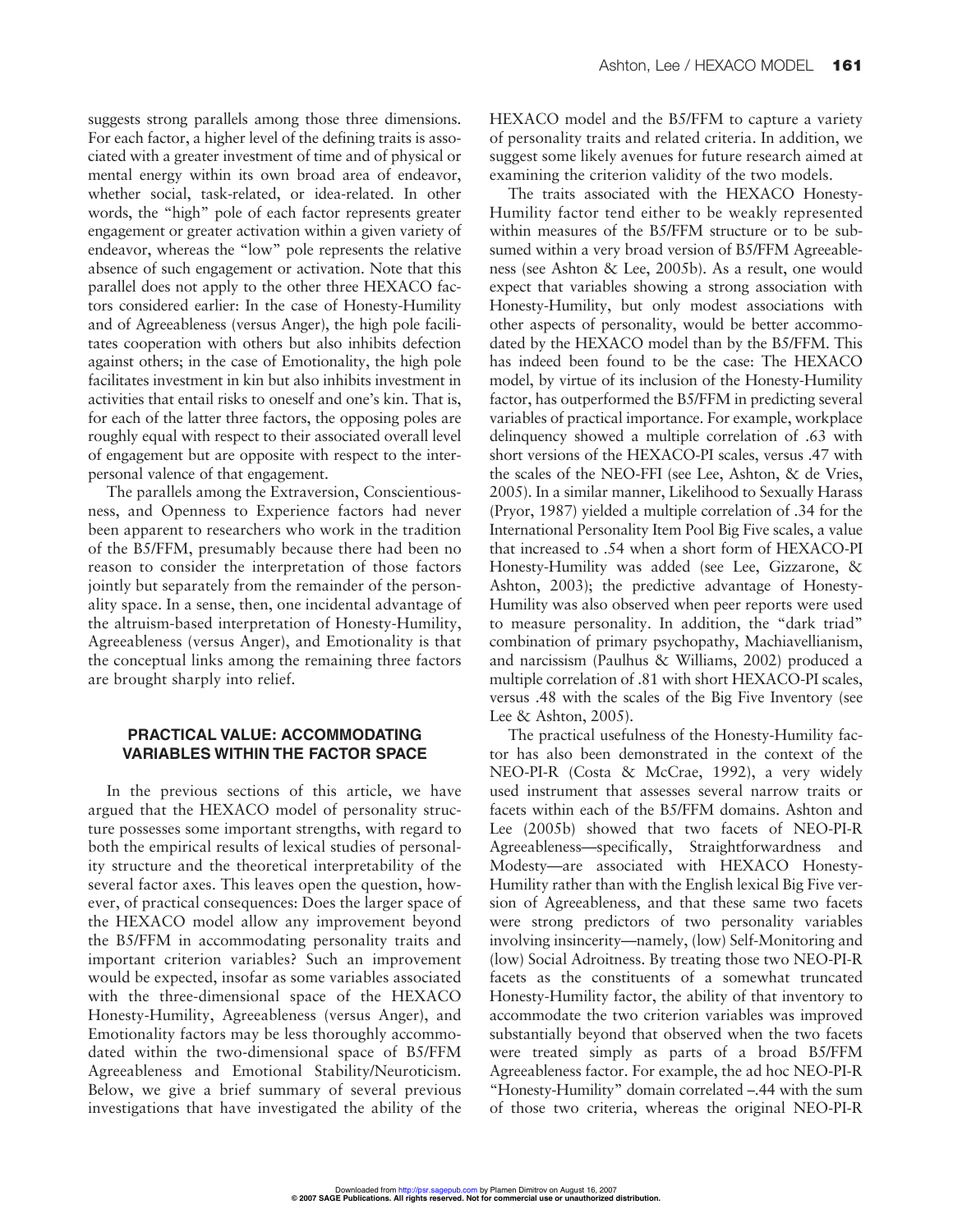Agreeableness domain correlated only –.26 with that sum. (Note, however, that the Straightforwardness and Modesty facets do not span the full range of Honesty-Humility content and, thus, are unlikely to be optimal predictors of some other constructs related to that factor, such as [at the negative pole] materialism or corruption.)

The HEXACO and B5/FFM structures have also been compared in terms of their ability to accommodate a range of variables that have been suggested to fall "beyond the Big Five"—specifically, the scales of the Supernumerary Personality Inventory (Paunonen, Haddock, Forsterling, & Keinonen, 2003). Lee, Ogunfowora, & Ashton (2005) found that the HEXACO-PI scales outpredicted the International Personality Item Pool Big Five variables with regard to several variables (Integrity, low Manipulativeness, low Egotism, and low Seductiveness) that are conceptually similar to Honesty-Humility. (The modest multiple correlations obtained by the International Personality Item Pool scales in that study were similar to those reported by Paunonen et al., 2003, for the NEO-FFI scales, suggesting that these results would generalize across various domain-level measures of the B5/FFM.) Also reported by Lee et al., was a substantial predictive advantage of the HEXACO variables compared to those of the B5/FFM in predicting two Supernumerary Personality Inventory scales that are conceptually related to Emotionality—specifically, Femininity and low Risk Taking. This suggests that the predictive advantages associated with the HEXACO model may not be restricted to Honesty-Humility, but instead, may also extend to the Emotionality domain. Some of the traits within that domain, such as femininity and harm-avoidance, are typically not included within measures of any B5/FFM dimension.

Two important comments are in order in evaluating the predictive utility of the HEXACO model from the evidence outlined above. First, the predictive advantage of the HEXACO variables as compared to those of the B5/FFM is not attributable to any differences in the lengths of the scales used to measure the respective constructs of those models. For example, some of the studies mentioned above (e.g., Lee & Ashton, 2005; Lee, Ashton, et al., 2005) used 10-item versions of the HEXACO scales, which are no longer than the brief measures of the B5/FFM used in those investigations. (In a similar manner, when Lee, Ogunfowora, et al., 2005, repeated their analyses using the 10-item versions of the HEXACO-PI scales, the pattern of results remained largely intact.)

Second, although most of the studies outlined above were based exclusively on self-reports, results derived from peer reports have largely been similar, for example, the findings for Likelihood to Sexually Harass generalized across self-reports and peer reports (see Lee et al., 2003). In another recent study, Lee, Ashton, Morrison, Cordery, and Dunlop (2006) found that both selfreports and observer reports of Honesty-Humility outpredicted all five self-report NEO-FFI scales with respect to an overt integrity test and a business ethical dilemmas task. That is, the cross-source correlations between the outcome variables and Honesty-Humility exceeded all of the within-source correlations between the outcome variables and the NEO-FFI variables. This result supports the notion that strong correlations previously observed between Honesty-Humility and outcome variables are attributable to actual behavioral co-occurrence rather than to artifactual covariation produced by common rating source method effects.

Although we believe that many future validity studies are still warranted, we also believe that the results of comparisons conducted so far have already demonstrated some advantage of the HEXACO model as opposed to the B5/FFM in accommodating several important personality variables. As summarized above, several personality traits and personality-related constructs that are strongly associated with the HEXACO Honesty-Humility and Emotionality factors are apparently much less well assimilated within the space of the B5/FFM. This suggests an important practical advantage of the HEXACO model of personality structure compared to the B5/FFM.

#### **OBJECTIONS AND RESPONSES**

It may be useful to address some objections that are commonly raised in response to the proposal that the HEXACO framework represents a viable model of personality structure that has some advantages in comparison with the B5/FFM.

#### The B5/FFM and Personality Questionnaires

The B5/FFM might be advocated on the grounds that (a) the B5/FFM has been recovered widely in analyses of various personality questionnaires and in cross-cultural studies of the NEO-PI-R, and (b) all of the HEXACO factors (including Honesty-Humility) are at least partly represented within at least some questionnaire measures of the B5/FFM. Below, we briefly point out the difficulties associated with these arguments (see Ashton & Lee, 2005b, for a more detailed discussion).

First, analyses of questionnaire scales suffer from the fatal shortcoming that the variable sets cannot be claimed to be representative of the personality domain; instead, the composition of those variable sets will tend to reflect the preferences of the personality psychologists who constructed them. But in any case, the recovery of the B5/FFM from questionnaire variable sets is not as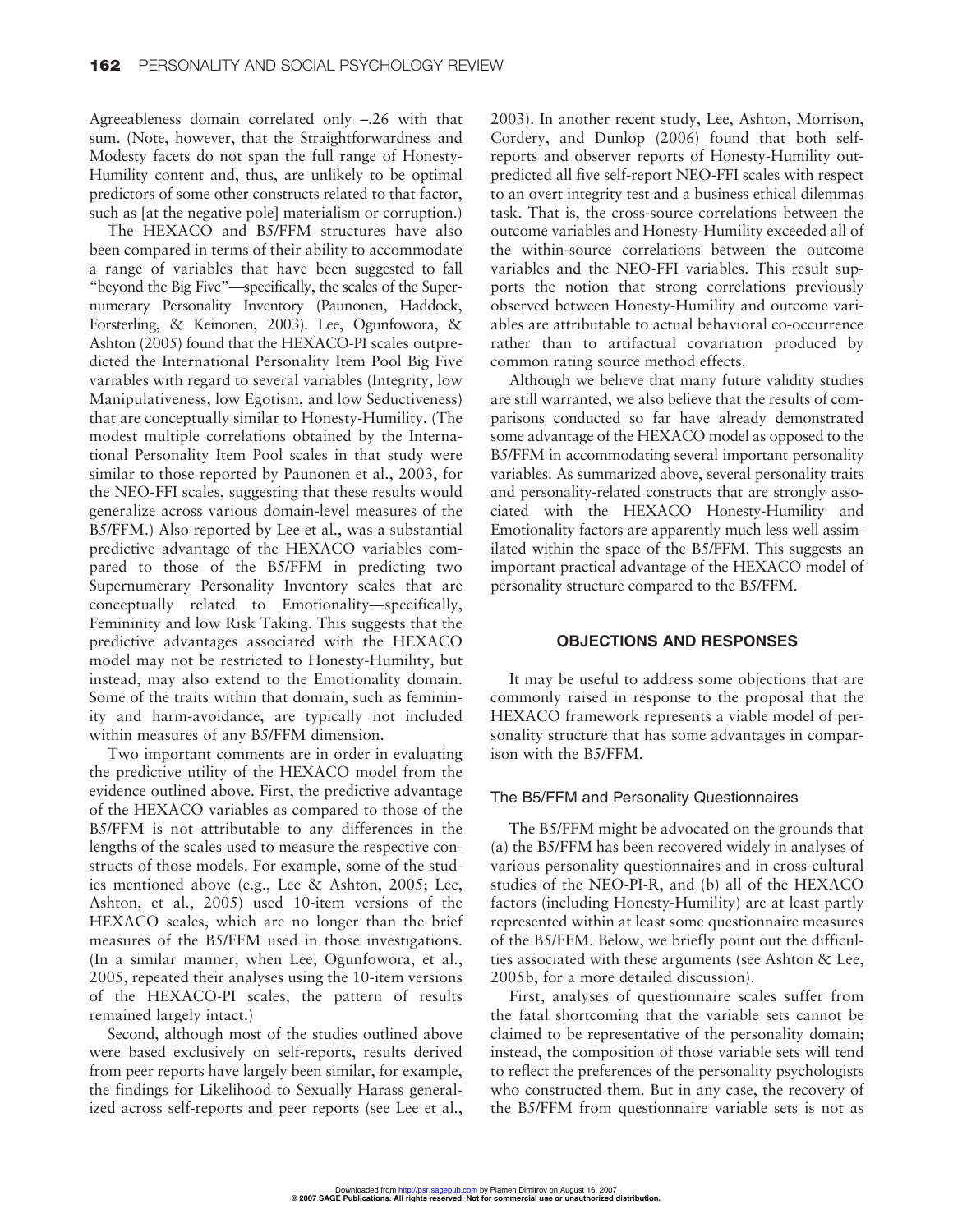strong as is sometimes supposed. Several inventories have failed to recover the B5/FFM structure—for example, the California Psychological Inventory lacks any clear markers of Agreeableness (see McCrae, Costa, & Piedmont, 1993). Other inventories can recover the full, canonical B5/FFM structure only when external B5/FFM markers are included in the analysis (e.g., the Personality Research Form; see Costa & McCrae, 1988). With regard to cross-cultural investigations of the NEO-PI-R, we have noted earlier in this article that such investigations do not constitute truly independent tests of the structure of the personality domain because the NEO-PI-R variables are imported markers of a hypothesized set of factor axes, rather than indigenous indicators representing the personality domain more broadly.

Second, the incorporation of some aspects of Honesty-Humility within the NEO-PI-R variant of B5/FFM Agreeableness does not undermine the fact that Honesty-Humility emerges as a separate factor in analyses of variable sets that are more representative of the personality domain. The most important evidence of this is observed in lexical studies of personality structure in various languages, but the same result is also obtained in analyses of questionnaire variable sets in which Honesty-Humility facets are sampled broadly (see Ashton & Lee, 2005b). Moreover, measures of the HEXACO Honesty-Humility and Agreeableness (versus Anger) factors are no more strongly intercorrelated than are the Neuroticism and (low) Conscientiousness factors of the NEO-PI-R. For example, in a sample of 655 adults who completed selfreports on both the HEXACO-PI and the NEO-PI-R (see Ashton & Lee, 2005b), the former pair of scales correlated .36, whereas the latter pair correlated .45.

#### Identity of Higher Order Factors

One potential criticism of the theoretical interpretations that we have proposed might be raised on the grounds that the most widely observed two-dimensional structure of personality characteristics—a plane somewhat similar to that of Digman (1997)—does not correspond to a distinction between altruistic (versus antagonistic) and endeavor- (or engagement-) related characteristics. In Digman's model, the B5/FFM Agreeableness, Conscientiousness, and Emotional Stability factors define one broad higher order factor ("Alpha"), whereas B5/FFM Extraversion and Openness to Experience define another ("Beta"). Although the two-factor solutions obtained in lexical studies of personality structure correspond only roughly to the framework described by Digman (see, e.g., Ashton, Lee, & Goldberg, 2004), it is equally clear that those solutions do not correspond to the two conceptual groupings that we have identified. For example, Conscientiousnessrelated traits tend to align with Honesty-Humility and Agreeableness (versus Anger) traits on one broad factor, and some Emotionality-related traits (e.g., fearfulness) align opposite Extraversion-related traits on another; Openness to Experience–related traits tend to not have strong loadings within two-factor solutions.

However, as we have stated elsewhere (Ashton & Lee, 2001), the conceptual grouping of the six dimensions as delineated in our theoretical framework does not suggest the existence of higher order altruism and endeavor factors. With regard to the three endeavorrelated dimensions, one might imagine that a common element of invested energy and time could produce positive correlations among those dimensions. But equally, one might imagine that competition among the three domains of endeavor (social, task related, and idea related) would tend to produce negative intercorrelations. The framework that we have proposed does not permit any precise prediction as to the relative strength of these countervailing forces. In a similar manner, with regard to the altruism-related dimensions, there is no particular reason to expect that kin-altruistic tendencies should be correlated with reciprocal-altruistic tendencies (see Ashton & Lee, 2001).

## Usefulness of B5/FFM Agreeableness and Emotional Stability/Neuroticism Axes

A rather different objection to the HEXACO model is that the proposed axes of Honesty-Humility, Agreeableness (versus Anger), and Emotionality, despite their widespread recovery, are less important for many purposes than are the B5/FFM axes of Agreeableness and Emotional Stability/Neuroticism (see, e.g., Ashton, Lee, & Goldberg, 2004). For example, the broad B5/FFM Agreeableness factor is interpretable in terms of the interpersonal circle and is known to be highly predictive of a wide array of prosocial versus antisocial behaviors. Also, the B5/FFM Neuroticism factor corresponds to a dimension of negative affect and is known to be highly predictive of a wide array of clinically relevant outcomes, including personality disorders. For these reasons, some researchers might prefer these two factor axes as opposed to the corresponding three vectors of the HEXACO space.

There are two responses to this objection. First, it should be kept in mind the B5/FFM Agreeableness and Emotional Stability/Neuroticism vectors can be represented simply as combinations of the HEXACO factor axes. Therefore, researchers who are interested in predicting a variable that is strongly associated with those B5/FFM vectors can simply use appropriate combinations of HEXACO factor axes to achieve the same predictive accuracy. This can be implemented in practice by, for example, calculating appropriate combinations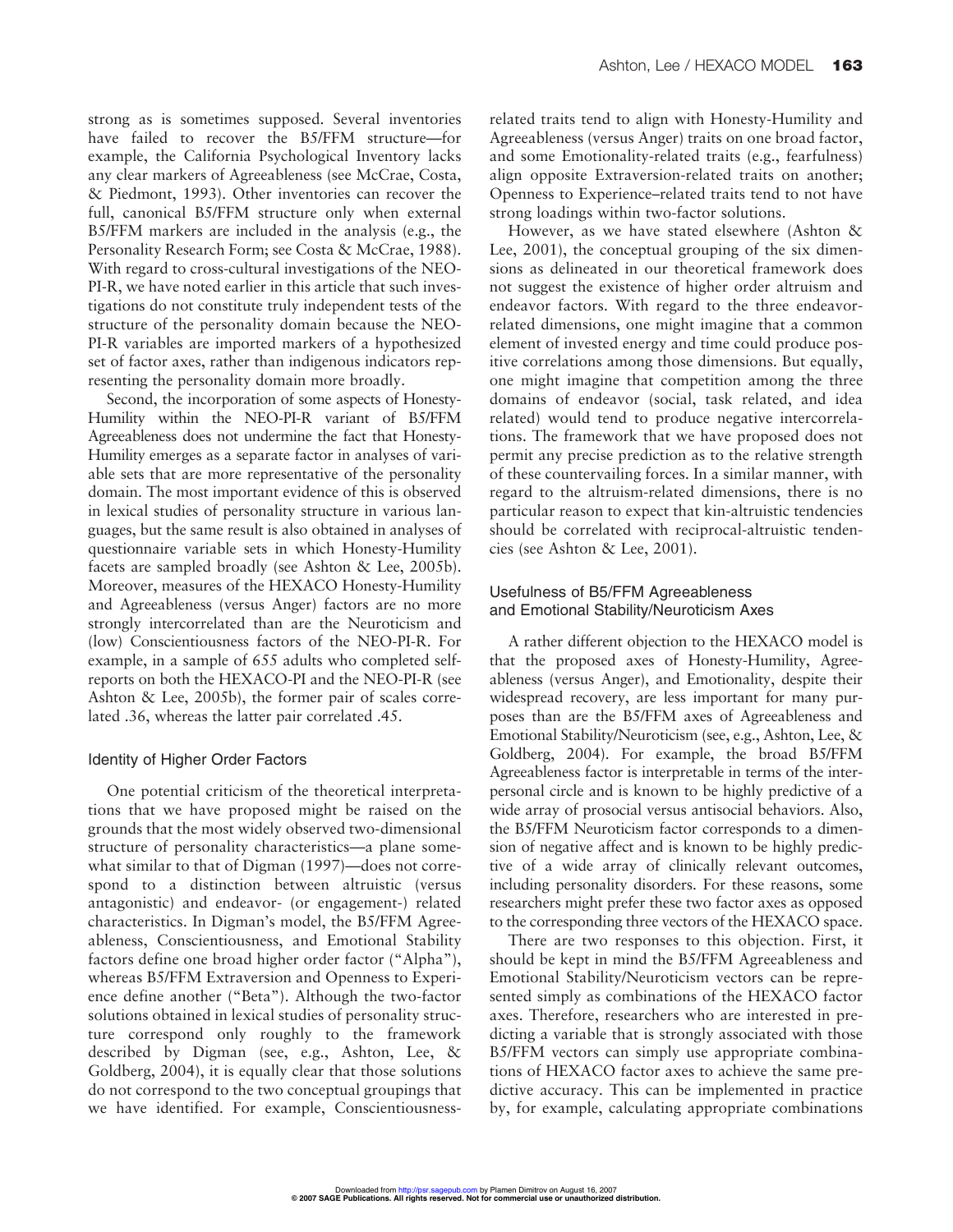of HEXACO domain and/or facet scales according to their conceptual and empirical associations with aspects of the B5/FFM Agreeableness and Emotional Stability/ Neuroticism domains.

Second, the adoption of B5/FFM Agreeableness and Emotional Stability/Neuroticism as the preferred factor axes would mean that the observed three-dimensional space associated with the HEXACO Honesty-Humility, Agreeableness, and Emotionality factors would be reduced to a two-dimensional space. This sacrifice would have all of the unfortunate consequences that have been described throughout this article: a loss of empirical accuracy in matching the observed structure of personality, a loss of theoretical interpretability in understanding the personality domain, and a loss of practical utility in accommodating some important personality traits and related criteria. For these reasons, we suggest that the HEXACO model of personality structure provides some important improvements on the B5/FFM.

#### **NOTES**

1. A lexical study of personality structure in the Czech language (Hrebickova, 1995) produced a five-factor solution that recovered the Big Five structure within the five-factor solution. The six-factor solution added a factor whose 15 highest loading terms describe motor skill and manual dexterity (e.g., *nimble, agile, dexterous* versus *clumsy*) rather than any dimension of personality. The inclusion of these nonpersonality-descriptive terms undermines comparisons of six-factor solutions between the Czech study and the investigations of other languages. It is interesting, however, that Hrebickova (1995) listed the defining terms of the Czech *seventh* factor from the same data set as "*calm, composed, harmonious vs. easily excitable, irritable, angry, contentious*" (Table 8). This content is strongly suggestive of HEXACO Agreeableness and raises the possibility that the Czech six-factor structure as derived from personality-descriptive terms would resemble that observed in the other languages of Table 1.

Several lexical studies of personality structure in the English language did not recover the six-factor solution described here (e.g., Goldberg, 1990; Saucier & Goldberg, 1996). However, those studies were not based on analyses of the full and unclustered set of 1,710 personality-descriptive adjectives that was analyzed by Ashton, Lee, and Goldberg (2004), but instead, on analyses of subjectively constructed clusters of adjectives, or of subsets of unclustered adjectives, derived from the full variable set.

2. Of course, in an important sense, the pattern of reciprocal longrun cooperation is not altruism at all, insofar as each individual ultimately benefits from this interaction. However, we use the term *reciprocal altruism* both for the sake of convention and to emphasize that this cooperative behavior is altruistic at least in the short term. Related to this point, an individual who ceases cooperation in response to provocation would be said to be behaving nonaltruistically in the sense that we use this term, even though he or she may behave altruistically whenever not provoked. Note also that the term *exploitation* as used here can refer to not only direct exploitation, whereby one gains directly at the expense of another, but also indirect exploitation, whereby one harms another in pursuit of goals that are not inherently contrary to the other's interests.

3. As described in Lee and Ashton (2004), the Emotionality factor is defined both by traits that facilitate kin altruism directly (e.g., empathic concern, emotional attachment) and by traits that facilitate kin altruism indirectly (e.g., harm-avoidance, help-seeking). This raises the question of whether these traits might separate into two distinct factors in lexical studies of personality structure when seven or

more factors are rotated. Results available thus far in some languages (e.g., Italian, Polish; see review by Ashton, Lee, Perugini, et al., 2004) suggest that this is at least a possibility. However, it is also possible that the separation of these two factors is attributable to the differing evaluative levels of the two factors; that is, it may largely reflect a division between socially desirable (e.g., *sentimental*) and undesirable (e.g., *fearful*) aspects of Emotionality.

4. Two examples involve two rather different theoretical interpretations of pairs of B5/FFM dimensions. First, the B5/FFM Agreeableness and Extraversion dimensions are sometimes interpreted in terms of the interpersonal circle, which is spanned by axes that represent the "intensity" of social behavior and the "valence" of social behavior. The interpretation of the first axis in terms of Extraversion can apply to both the B5/FFM and HEXACO models; in a similar manner, the latter axis can be interpreted in terms of B5/FFM Agreeableness but also in terms of a blend of the three altruismrelated dimensions of the HEXACO model (Ashton & Lee, 2001). Second, the B5/FFM Neuroticism and Extraversion dimensions are sometimes interpreted as dimensions of negative and positive affect, although the relations of the affect dimensions with the B5/FFM axes are perhaps not so straightforward. In any case, the two affect dimensions can be viewed as "general behavioral energizers" (MacDonald, 1995, p. 540) that are relevant to several dimensions of the HEXACO model (see also Ashton & Lee, 2001): Negative affect tends to facilitate behaviors associated with the HEXACO factors of Emotionality, (low) Agreeableness, and (low) Extraversion, whereas positive affect tends to facilitate behaviors associated mainly with the HEXACO Extraversion factor.

5. In the case of Emotionality, we are not aware of any studies in which nearly all altruism-related terms have defined this factor. This seems likely to be in part because of the fact (see Note 4) that each pole of Emotionality contains a blend of socially desirable and undesirable terms (e.g., *sensitive, cowardly* vs. *unfeeling, fearless*), whereas the Honesty-Humility and Agreeableness (versus Anger) factors (like the construct of overall altruism vs. antagonism) tend to involve a clearer contrast between desirable and undesirable characteristics. That is, the social desirability of traits such as sympathy and soft-heartedness presumably limits their associations with the socially undesirable aspects of the Emotionality factor.

#### **REFERENCES**

- Angleitner, A., & Ostendorf, F. (1989, July). *Personality factors via self- and peer-ratings based on a representative sample of German trait descriptive terms*. Paper presented at the First European Congress of Psychology, Amsterdam.
- Ashton, M. C., & Lee, K. (2001). A theoretical basis for the major dimensions of personality. *European Journal of Personality*, *15*, 327-353.
- Ashton, M. C., & Lee, K. (2002). Six independent factors of personality variation: A response to Saucier. *European Journal of Personality*, *16*, 63-75.
- Ashton, M. C., & Lee, K. (2005a). A defence of the lexical approach to the study of personality structure. *European Journal of Personality*, *19*, 5-24.
- Ashton, M. C., & Lee, K. (2005b). Honesty-Humility, the Big Five, and the five-factor model. *Journal of Personality*, *73*, 1321-1353.
- Ashton, M. C., Lee, K., & de Vries, R. E. (2005). *Six factors in the Croatian personality lexicon*. Unpublished manuscript.
- Ashton, M. C., Lee, K., de Vries, R. E., Perugini, M., Gnisci, A., & Sergi, I. (in press). The HEXACO model of personality structure and indigenous lexical personality dimensions in Italian, Dutch, and English. *Journal of Research in Personality*.
- Ashton, M. C., Lee, K., de Vries, R. E., Szarota, P., Marcus, B., Wasti, S. A., et al. (2006, July). *Lexical studies of personality structure: An examination of six-factor solutions*. Paper presented at the 13th European Conference on Personality, Athens, Greece.
- Ashton, M. C., Lee, K., & Goldberg, L. R. (2004). A hierarchical analysis of 1,710 English personality-descriptive adjectives. *Journal of Personality and Social Psychology*, *87*, 707-721.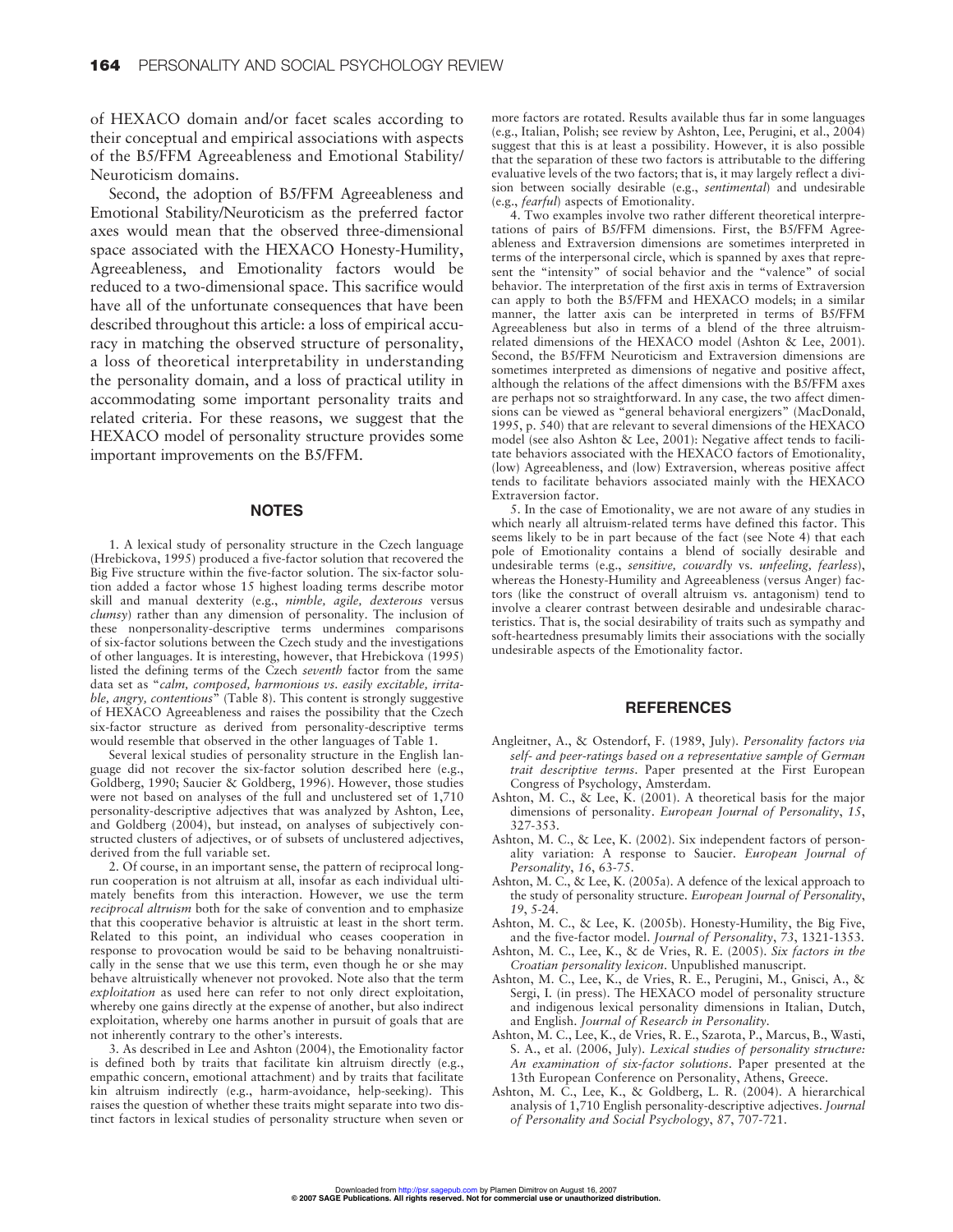- Ashton, M. C., Lee, K., & Paunonen, S. V. (2002). What is the central feature of extraversion? Social attention versus reward sensitivity. *Journal of Personality and Social Psychology*, *83*, 245-252.
- Ashton, M. C., Lee, K., Perugini, M., Szarota, P., de Vries, R. E., Di Blas, L., et al. (2004). A six-factor structure of personality-descriptive adjectives: Solutions from psycholexical studies in seven languages. *Journal of Personality and Social Psychology*, *86*, 356-366.
- Ashton, M. C., Paunonen, S. V., Helmes, E., & Jackson, D. N. (1998). Kin altruism, reciprocal altruism, and the Big Five personality factors. *Evolution and Human Behavior*, *19*, 243-255.
- Axelrod, R., & Hamilton, W. D. (1981). The evolution of cooperation. *Science*, *211*, 1390-1396.
- Boies, K., Lee, K., Ashton, M. C., Pascal, S., & Nicol, A. A. M. (2001). The structure of the French personality lexicon. *European Journal of Personality*, *15*, 277-295.
- Buss, D. M. (1996). Social adaptation and five major factors of personality. In J. S. Wiggins (Ed.), *The five-factor model of personality* (pp. 180-207). New York: Guilford.
- Campbell, A. (1999). Staying alive: Evolution, culture, and women's intrasexual aggression. *Behavioral and Brain Sciences*, *22*, 223-252.
- Caprara, G. V., & Perugini, M. (1994). Personality described by adjectives: Generalizability of the Big Five to the Italian lexical context. *European Journal of Personality*, *8*, 357-369.
- Cattell, R. B. (1947). Confirmation and clarification of primary personality factors. *Psychometrika*, *12*, 197-220.
- Chance, M. R. A., & Jolly, C. J. (1970). *Social groups of monkeys, apes, and men*. New York: E. P. Dutton.
- Chen, X.-P., & Bachrach, D. G. (2003). Tolerance of free-riding: The effects of defection size, defection pattern, and social orientation in a repeated public goods dilemma. *Organizational Behavior and Human Decision Processes*, *90*, 139-147.
- Church, A. T., Reyes, J. A. S., Katigbak, M. S., & Grimm, S. D. (1997). Filipino personality structure and the Big Five model: A lexical approach. *Journal of Personality*, *65*, 477-528.
- Costa, P. T., Jr., & McCrae, R. R. (1988). From catalog to classification: Murray's needs and the five-factor model. *Journal of Personality and Social Psychology*, *55*, 258-265.
- Costa, P. T., Jr., & McCrae, R. R. (1992). *NEO Personality Inventory–Revised (NEO-PI-R) and NEO Five-Factor Inventory (NEO-FFI) professional manual*. Odessa, FL: Psychological Assessment Resources.
- De Raad, B. (1992). The replicability of the Big Five personality dimensions in three word-classes of the Dutch language. *European Journal of Personality*, *6*, 15-29.
- De Raad, B., Hendriks, A. A. J., & Hofstee, W. K. B. (1992). Towards a refined structure of personality traits. *European Journal of Personality*, *6*, 301-319.
- De Raad, B., & Szirmak, Z. (1994). The search for the "Big Five" in a non–Indo-European language: The Hungarian trait structure and its relationship to the EPQ and the PTS. *European Review of Applied Psychology*, *44*, 17-24.
- Di Blas, L., & Forzi, M. (1998). An alternative taxonomic study of personality-descriptive adjectives in the Italian language. *European Journal of Personality*, *12*, 75-101.
- Di Blas, L., & Forzi, M. (1999). Refining a descriptive structure of personality attributes in the Italian language. *Journal of Personality and Social Psychology*, *76*, 451-481.
- Dickman, S. J. (1990). Functional and dysfunctional impulsivity: Personality and cognitive correlates. *Journal of Personality and Social Psychology*, *58*, 95-102.
- Digman, J. M. (1997). Higher-order factors of the Big Five. *Journal of Personality and Social Psychology*, *73*, 1246-1256.
- Digman, J. M., & Takemoto-Chock, N. K. (1981). Factors in the natural language of personality: Re-analysis, comparison, and interpretation of six major studies. *Multivariate Behavioral Research*, *16*, 149-170.
- Fehr, E., & Gächter, S. (2002). Altruistic punishment in humans. *Nature*, *415*, 137-140.
- Frank, R. H. (1988). *Passions within reason: The strategic role of the emotions*. New York: Norton.
- Gilbert, P. (1989). *Human nature and suffering*. Hillsdale, NJ: Lawrence Erlbaum.
- Gilbert, P. (1992). *Depression: The evolution of powerlessness*. New York: Guilford.
- Goldberg, L. R. (1981). Language and individual differences: The search for universals in personality lexicons. In L. Wheeler (Ed.), *Review of personality and social psychology* (Vol. 2, pp. 141- 165). Beverly Hills, CA: Sage.
- Goldberg, L. R. (1990). An alternative "description of personality": The Big-Five factor structure. *Journal of Personality and Social Psychology*, *59*, 1216-1229.
- Goldberg, L. R., & Somer, O. (2000). The hierarchical structure of common Turkish person-descriptive adjectives. *European Journal of Personality*, *14*, 497-531.
- Gunnthorsdottir, A., McCabe, K., & Smith, V. (2002). Using the Machiavellianism instrument to predict trustworthiness in a bargaining game. *Journal of Economic Psychology*, *23*, 49-66.
- Hahn, D.-W., Lee, K., & Ashton, M. C. (1999). A factor analysis of the most frequently used Korean personality trait adjectives. *European Journal of Personality*, *13*, 261-282.
- Hamilton, W. D. (1964). The genetical evolution of social behavior: I, II. *Journal of Theoretical Biology*, *7*, 1-52.
- Hogan, R. (1996). A socioanalytic perspective on the five-factor model. In J. S. Wiggins (Ed.), *The five-factor model of personality* (pp. 163-179). New York: Guilford.
- Hrebickova, M. (1995). *The structural model of personality based on the lexical analysis: A Czech replication study of the five-factor model based on a comprehensive taxonomy of personalitydescriptive adjectives*. Unpublished manuscript, Institute of Psychology, Academy of Sciences of the Czech Republic, Brno.
- Hwang, P., & Burgers, W. P. (1997). Properties of trust: An analytical review. *Organizational Behavior and Human Decision Processes*, *69*, 67-73.
- Kameda, T., & Nakanishi, D. (2002). Cost-benefit analysis of social/cultural learning in a nonstationary uncertain environment: An evolutionary simulation and an experiment with human subjects. *Evolution and Human Behavior*, *23*, 373-393.
- Lee, K., & Ashton, M. C. (2004). Psychometric properties of the HEXACO Personality Inventory. *Multivariate Behavioral Research*, *39*, 329-358.
- Lee, K., & Ashton, M. C. (2005). Psychopathy, Machiavellianism, and narcissism in the five-factor model and the HEXACO model of personality structure. *Personality and Individual Differences*, *38*, 1571-1582.
- Lee, K., & Ashton, M. C. (2006a). Further assessment of the HEXACO Personality Inventory: Two new facet scales and an observer report form. *Psychological Assessment , 18,* 182-191.
- Lee, K., & Ashton, M. C. (2006b). *Re-analysis of the structure of the Greek personality lexicon*. Unpublished manuscript.
- Lee, K., Ashton, M. C., & de Vries, R. E. (2005). Predicting workplace delinquency and integrity with the HEXACO and five-factor models of personality structure. *Human Performance*, *18*, 179-197.
- Lee, K., Ashton, M. C., Morrison, D. L., Cordery, J., & Dunlop, P. D. (2006, May). *An overview of the HEXACO model of personality structure and the HEXACO Personality Inventory*. Paper presented at the annual meeting of the Society for Industrial and Organizational Psychology, Dallas, TX.
- Lee, K., Gizzarone, M., & Ashton, M. C. (2003). Personality and the likelihood to sexually harass. *Sex Roles*, *49*, 59-69.
- Lee, K., Ogunfowora, B., & Ashton, M. C. (2005). Personality traits beyond the Big Five: Are they within the HEXACO space? *Journal of Personality*, *73*, 1437-1463.
- MacDonald, K. (1995). Evolution, the five-factor model, and levels of personality. *Journal of Personality*, *63*, 525-567.
- MacDonald, K. (1998). Evolution, culture, and the five-factor model. *Journal of Cross-Cultural Psychology*, *29*, 119-149.
- McCrae, R. R. (1989). Why I advocate the five-factor model: Joint analyses of the NEO-PI with other instruments. In D. M. Buss & N. Cantor (Eds.), *Personality psychology: Recent trends and emerging directions* (pp. 237-245). New York/Berlin: Springer-Verlag.
- McCrae, R. R., & Costa, P. T., Jr. (1997). Personality trait structure as a human universal. *American Psychologist*, *52*, 509-516.
- McCrae, R. R., & Costa, P. T., Jr. (2003). *Personality in adulthood*. New York: Guilford.